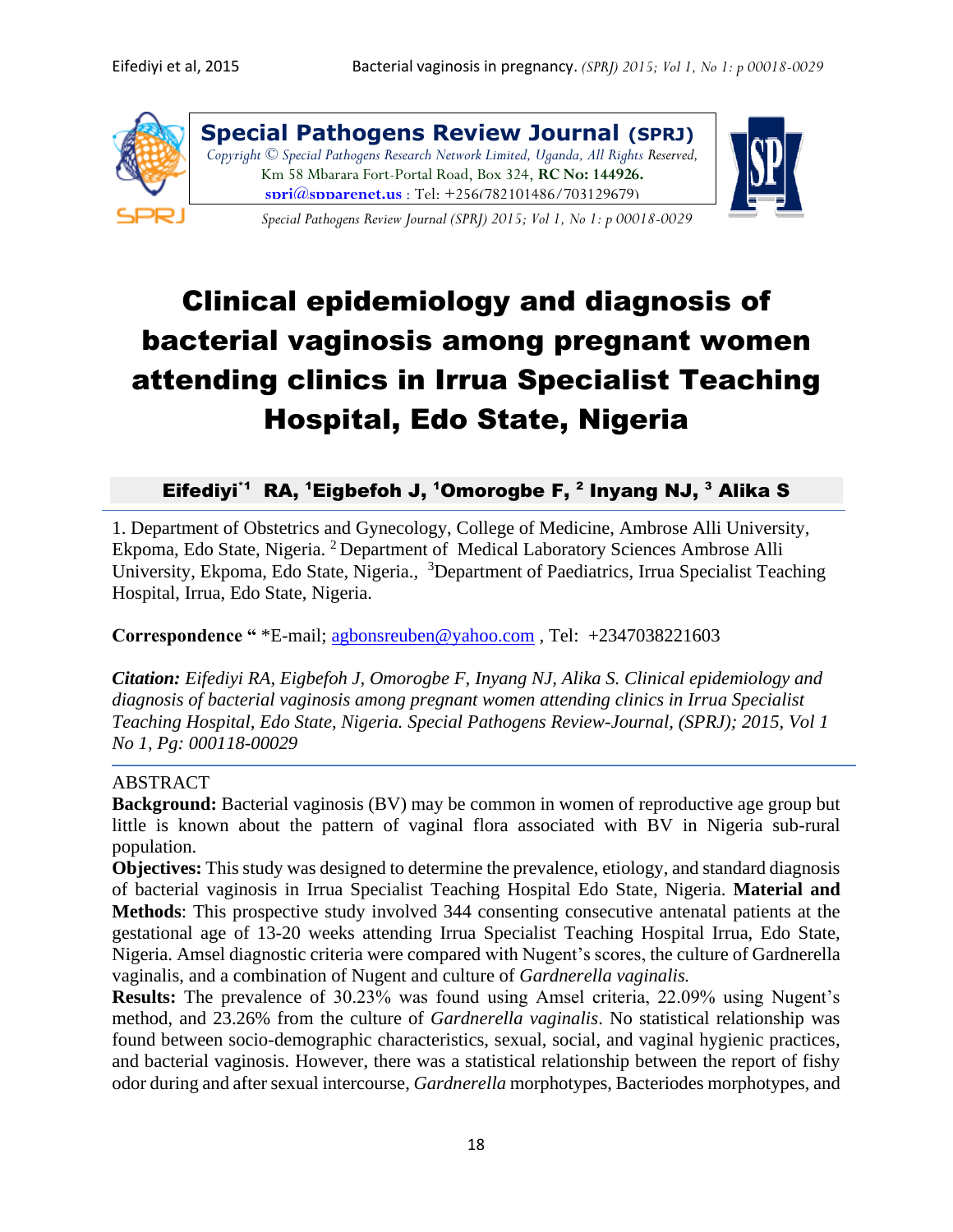BV ( $p<0.02$ ,  $p<0.05$ ,  $p<0.01$ ). There was an inverse relationship between lactobacilli morphotypes and BV. This study confirmed a strong relationship between Amsel criteria and Nugents method in the diagnosis of BV in pregnancy (p=000).

**Conclusion**: The prevalence rate of BV was high and the study highlights the polymicrobial nature and endemicity bacterial vaginosis among the studied population. Epidemiological risks popularly associated with BV did not seem to be important in the study.

## **Introduction**

Bacterial vaginosis (BV) is the commonest cause of abnormal vaginal discharge in women of reproductive age, yet the etiology remains unclear (1, 2). It is a syndrome because no single bacterial agent can be regarded solely responsible for the syndrome and because of the absence of a true inflammatory response in most cases (1-5). The incidence varies in different parts of the world, e.g. 25% in a group of healthy Canadian women (6), 29.9% in Indonesia (7), 15% in rural Brazil (8), and 14.2% in healthy Nigerian women (9). An estimated 25-30% of women have BV at any given time mostly without signs and this rises to 85% in the prostitute population (10). The reported prevalence of BV among pregnant women ranges from 10-30% and in more than 30% of women that undergo termination of pregnancy in the United Kingdom (11).

Bacterial vaginosis is a polymicrobial superficial vaginal infection involving a reduction in the amount of hydrogenperoxide producing lactobacillus and an overgrowth of anaerobic and gram-negative or gram – variable bacteria (12, 13). The reduced number of lactobacillus promotes the overgrowth of anaerobic bacteria including *Gardnerella vaginalis, Mycoplasma horminis, Bacteroides species, Mobiluncus species, privately species, Peptostreptococcus* Species (12-13)*.* Mobiluncus species is a sensitive marker for the diagnosis of bacterial vaginosis (14). Women with bacterial vaginosis may experience an odorous discharge and/or abnormal vaginal bleeding, with one-half of

cases being asymptomatic (3-5). On the other hand, Gardnerella vaginalis has been reported in up to a 50percent of women without symptoms or signs of BV making the bacteria not diagnostic of BV; (3, 15). The decrease in lactobacillus may be the most important predictor in subsequent BV development (16). Clue cells are formed when *Gardnerella Vaginalis,* present in high numbers, adhere in the presence of an elevated pH to exfoliated epithelial cells (18). In pregnancy, bacterial vaginosis is one of the leading causes of preventable preterm birth. A growing body of literature has begun to suggest an increased risk of spontaneous abortion among pregnant women with bacterial vaginosis (19-21). These infections are thought to contribute to preterm birth through complex interactions between microorganisms and maternal and fetal natural defense mechanisms (22, 23). Sialidases are enzymes that play a role in bacterial nutrition, cellular interactions, and immune response evasion (24, 25). Sialidases are secreted from anaerobic gram-negative bacterial rods such as *Bacteroides*, *Gardnerella,* and *Prevotella* species (24-29). Pregnant women do not commonly develop bacterial vaginosis after 16weeks of gestation (30, 32). Classically, the diagnosis of BV is based on finding, three of the following four clinical criteria (Amsel's criteria) (31). Homogenous thin vagina fluid that adheres to the vaginal walls, vaginal pH greater than 4.5, whiff test; (release of amine or fishy odour with alkalinization (10% KOH), presence of Clue cell: (presence of vaginal epithelial cells with borders obscured with adherent small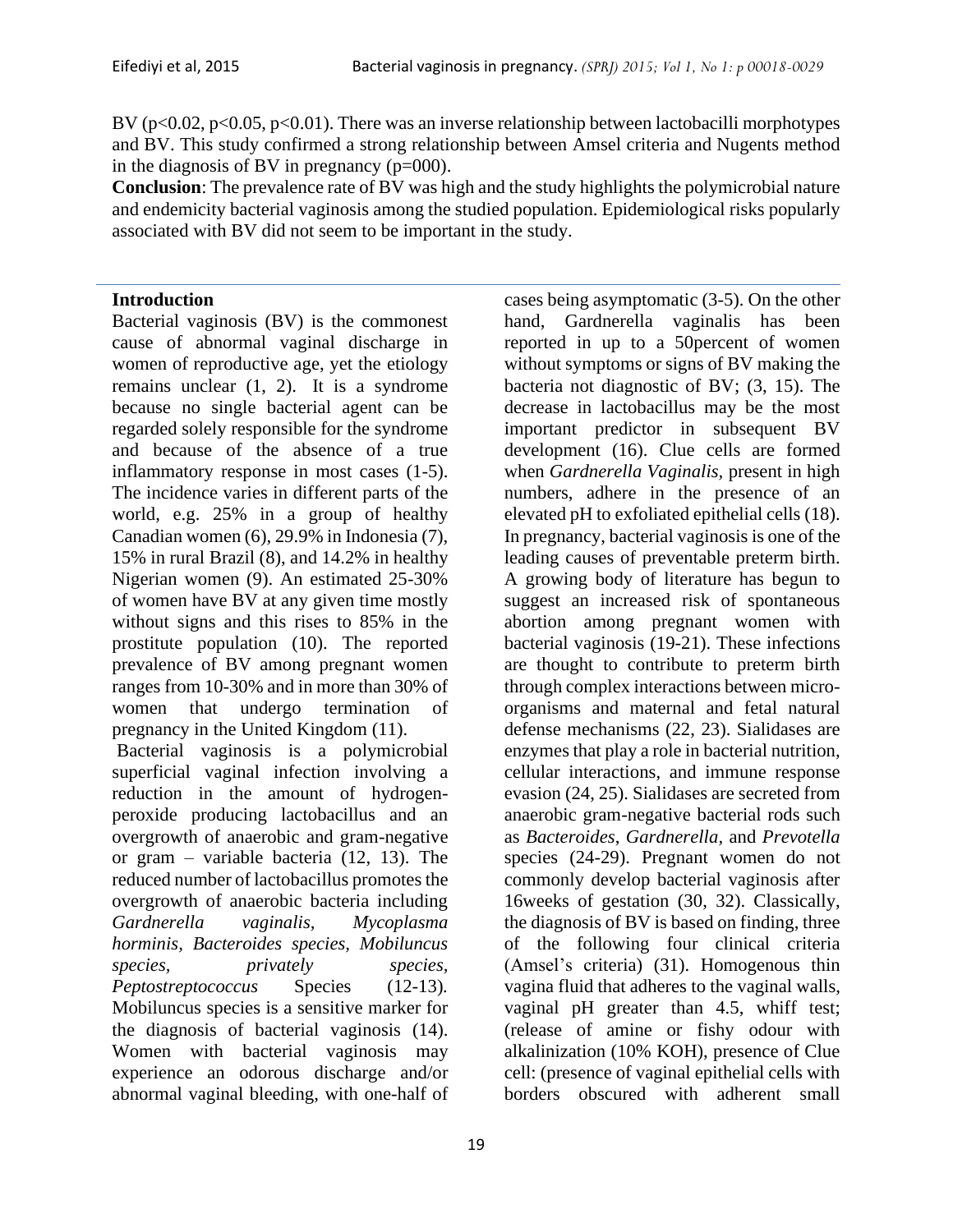bacteria) (33). Amsel criteria have the following limitations: Assessment of vaginal pH lacks specificity because an increase in vaginal pH may be a consequence of many other lower genital tract conditions. The conduct of the Whiff test is subjective for each clinician and lacks sensitivity and identification of clue cells may vary according to the microscopist and the quality of the sample (33).

Of the diagnostic methods currently available for assessment, the Amsel criteria is the Gold standard for the diagnosis of bacterial vaginosis and it reflects both the change in vaginal ecology and the strong microbial association (31). The method was modified by Nugent et al (36) to include the intermediate category that demonstrated the presence of mixed microbial flora with significant numbers of the lactobacillus morphotypes. The Nugent criteria is the test most often used in epidemiology while BV blue is a chromogenic point of care test based on detection of ion of increased vaginal fluid sialidase activity  $(>7.8$ IU)  $(39 41, 42)$ . In non-pregnant women, the presence of bacterial vaginosis is associated with an increased risk of upper genital tract and sexually transmitted infections (2-4), and with the acquisition of HIV (5-9). In pregnancy, BV increases the risk of postabortal sepsis, early miscarriage, recurrent abortion, late miscarriages preterm prelabour rupture of membrane (PROM), spontaneous preterm labour (SPTL), and preterm births, histological chorioamnionitis, and postpartum endometritis.

This study seeks to evaluate the prevalence of bacterial vaginosis in pregnancy in a semirural community in Nigeria using three of the known diagnostic methods (Amsel criteria, gram stain, and culture), assess the epidemiological profile and clinical correlates of BV, evaluate the vaginal bacterial microflora pattern of BV patients and validate Gram stain and culture

diagnostic methods against the gold standard (Amsel Criteria).

Materials and methods

This was a descriptive cross-sectional study which was carried out at the Antenatal clinic, Irrua Specialist Teaching Hospital, Irrua, Edo State, a tertiary care hospital, and a referral center of Edo, Delta, Kogi, and Ondo States in Nigeria. The department has 52 gynecological and 58 Obstetrics beds and undertakes more than 1500 deliveries annually. The three hundred and twenty-three (323) patients sampled was guided by the upper limit required to give 95% level of confidence at an expected prevalence of 30%, using the precise prevalence formula: Sample size  $N = \frac{Pq}{(E/1.96)^2}$  (78), where (1.96) is a constant, P is a maximum known prevalence of the disease (30%), q is 1-P ( proportion of persons free from the disease) and E is the error margin allowable (5%). With the above formula, the minimum epidemiologically significant sample size to be collected was three hundred and twenty three (323). In other to account for sampling error and drop outs, the total sample collected was made up to three hundred and sixty three (363).

The study population was consecutive consenting pregnant women attending the antenatal clinic of Irrua Specialist Teaching Hospital, Irrua, Edo State. Consenting consecutive antenatal patients (who enrolled for antenatal care in the early second trimester from 13 up to 20weeks gestation regardless of symptoms and retroviral status) were recruited from August to December 2012. Pregnant women were excluded from the study for any of the following reasons; vaginal bleeding, use of lubricants or topical vaginal medications within the previous 72 hours antimicrobial therapy within 4 weeks, cervical cerclage, low lying placenta, steroids use, and pregnancy following assisted reproduction and diabetes mellitus in pregnancy. Gestational age was based on last menstrual period with corresponding height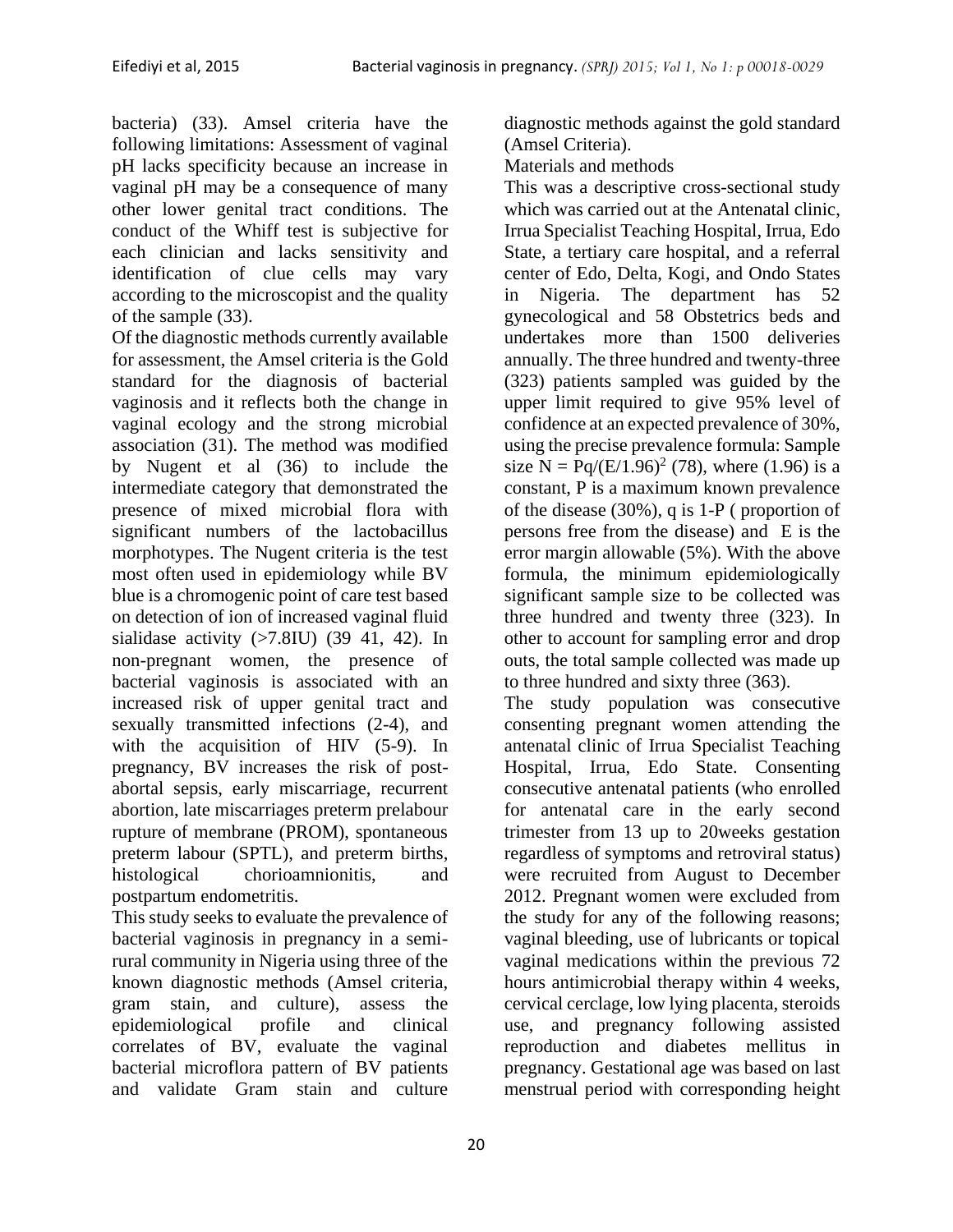measurement and ultrasound report. Participants were administered a structured interviewer's questionnaire which had 4 sections: Section A: Assessed the sociodemographic characteristics of the enrolled patients such as age, parity, marital status, level of education, husband's a profession/level of education, and ethnicity. Section B: Assessed the past reproductive performances eg; previous history of abortion, preterm delivery, puerperal sepsis, perinatal/neonatal infectious morbidity, STIs/HIV infection and intrauterine contraceptive device usage. Section C: Assessed the sexual, social and vaginal hygienic practices and current pregnancy. Section D: Contained the Performa designed for the study to record the results. The patients had genital examination done in dorsal position. Bivalve vaginal speculum was passed. No antiseptic lotions or creams were used for lubrication and where necessary, the vaginal speculum was moistened with sterile water. The vaginal wall was inspected and the presence of vaginal discharge and characteristics recorded. A pH paper (1-12 Merck & Co. Inc. Rahway, N.J) was mounted onto a 'mosquito' artery forceps which was gently introduced in the lateral wall/posterior fornix and was wetted with vaginal secretion. The pH was read and recorded. Two swab samples of the vaginal secretion were taken from the lateral wall or posterior fornix of the vagina using a plastic swab tipped with alginate wool in a peel pouch (medical wire and Equipment Co. Ltd; Corsham, Wilts, England). One of the swabs was used for Microscopy (wet preparation, gram stain) and the second swab was used for culture. Following the removal of the vaginal

speculum; 0.02ml (a drop) of 10% Potassium hydroxide (KOH) was added to the discharge on the speculum. The perception of a fishy amine odour was recorded as positive diagnosis for bacterial vaginosis (77). The

presence of clue cells (>20%) was observed as the most closely associated criterion for the diagnosis of bacterial vaginosis. Clinical diagnosis of bacterial vaginosis was made using Amsel criteria (31).

During the clinical examination, direct smears were prepared gram stained using the kopeloff modification. Each microbial morphotype was measured and scored using Nugent's identification protocol (52-53) and a summary BV score computed (36) Large gram-positive bacilli were called the Lactobacillus morphotype. Small gram variable bacilli or coccobacilli were called the *Gardnerella* morphotype. Other organisms were categorized by morphology and interpreted accordingly. The swabs for culture were taken to the laboratory for processing using Amies transport medium. The transported vaginal swab was inoculated onto various selective and non-selective media. These solid media include blood agar, chocolate agar, McConkey agar, and saubouraud's agar. Columbia blood agar plates were incubated aerobically at  $37^{\circ}$ C for 24 – 48 hours to isolate aerobic bacteria including lactobacilli. Columbia human blood agar plates were incubated at  $36^0C$  and read after 48 – 72 hours for *Gardnerella vaginalis* isolation. The selective media for recovering gram-negative anaerobes from a specimen that may contain contaminating facultative flora were used i.e. Blood agar supplemented with neomycin (75ug/ml), Vancomycin (2.5ug/ml), and or nalidixic acid (10ug/ml). Identification was by carbohydrate fermentation and morphological analysis

Data were entered and stored in a Microsoft Excel Spreadsheet and analyzed using SPSS statistical package. Proportions were compared by Chi-square where appropriate and the statistical significance of p-value was p<0.05. Patients were excluded from the analysis where clinical information/specimens were not available.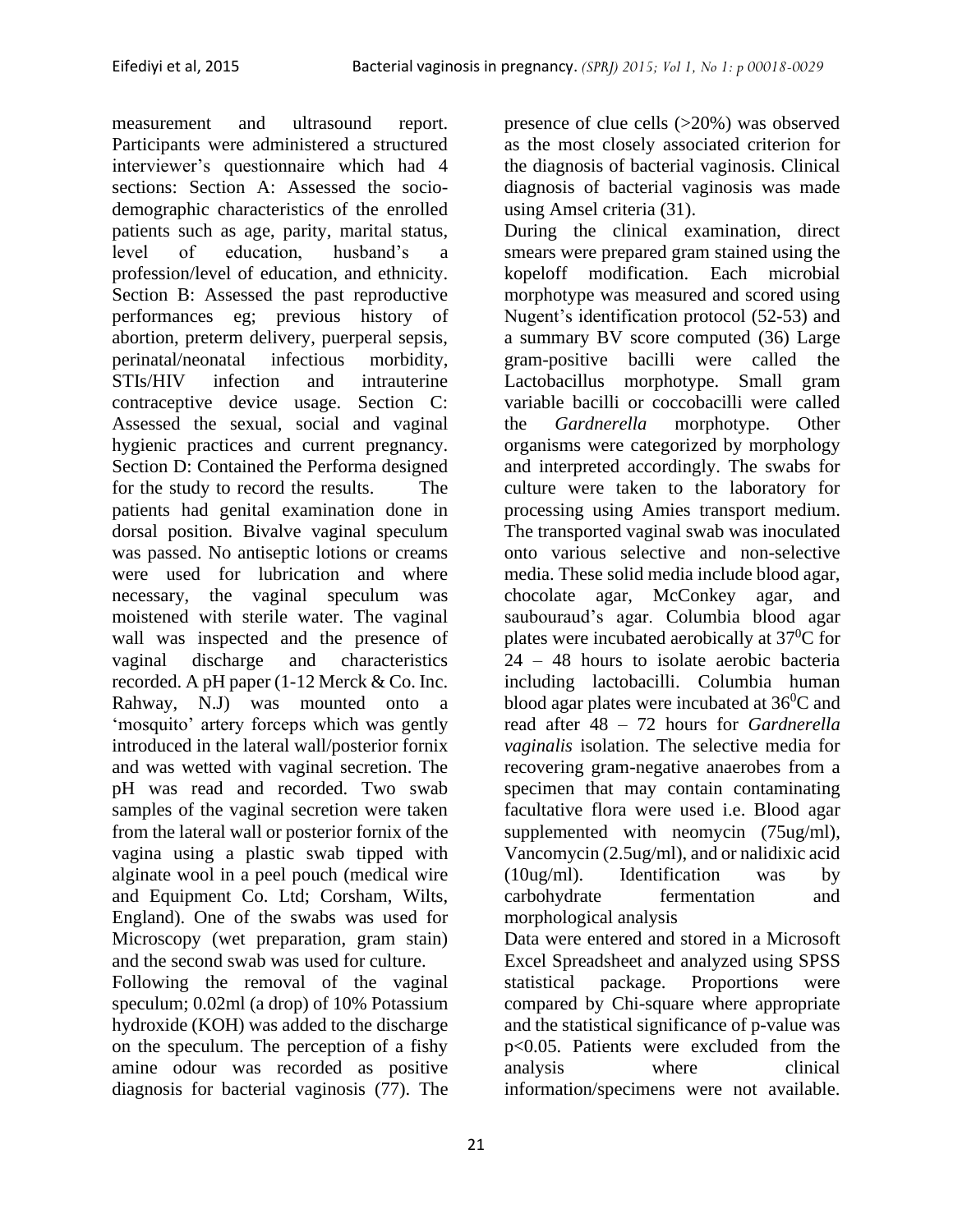Based on the results, the sensitivity; specificity, the false positive rate, positive prediction value, negative predictive value, and accuracy will be determined when the Amsel; composite criteria used as "gold standard" is compared with Gram stain, culture, and combination of Gram stain and culture. All sample collected for this study was treated with strict confidentiality Approval for the study was obtained from the ethical committee of the Irrua Specialist Teaching Hospital Irrua, Edo State, Nigeria Results:

Three hundred and sixty-three consecutive pregnant women were enrolled in the study over five months between August and December 2012 regardless of symptoms after reviewing the pregnant women with features listed in the exclusion criteria but nineteen of them were disqualified due to incomplete data while 344 pregnant women's data were analyzed.

The mean age of the pregnant women was  $27\pm4.55$  years (range 17 - 38). The age range distribution shows that 6(1.74%) were in the age range <20years, 76 pregnant women  $(22.09\%)$  were in the  $20 - 24$  years age range, 152 (44.19%) were in the 25 – 29 years age range, 76 (22.09%) were in 30-34 year age range while 34(9.88%) were in the age range >34 years. Parity ranged from 0 to 5. The mean was  $1.058 \pm 1.19$ . The majority of the participants were nulliparous accounting for 136(39.53%), while primiparous women accounted for 156(45.34%).

Using the Amsel criteria, 104 (30.23%) of the women were diagnosed as having bacterial vaginosis in the study population. Age and parity did not significantly influence the occurrence of bacterial vaginosis in the study population. ( $X^2$  00.0104,  $\delta f = 4$ , p > 0.09 for age  $X^2 = 0.1515$ ,  $\delta f = 4$ , p>0.90 for parity). Age less than 25years and low parity (0-2) also were not significantly associated with the diagnosis of bacterial vaginosis  $(X^2 =$ 

0.00491  $\delta f = 1$  p>0.95, for age <25,  $X^2 =$ 0.13381  $\delta f = 1$ , p $> 0.7$  for parity <2).

Respondents' levels of education majority of them had secondary education as well as post-secondary education. One hundred and sixty-seven 167(48.54%) had post-secondary education, 104 (30.23%) completed secondary education, 49 (14.24%) of them had part secondary education. The level of education did not translate into improved financial status as the majority 112(32.56%) of them were unemployed. Level of education and occupation bore no statistical relationship with the diagnosis of bacterial vaginosis  $(X^2 = 0.0012699 \delta f = 5. P > 0.95$ for education,  $X^2 = 0.01516$   $\delta f = 6$ , P>0.80 for occupation.

The majority of the enrolled pregnant women 312(9.70) were married in a monogamous setting. Being single or cohabiting with a partner appeared to be associated with the diagnosis of bacterial vaginosis as 12 out of 16 of the single pregnant women had bacterial vaginosis. All the pregnant women cohabiting with a partner had bacterial vaginosis but there was no statistical relationship between marital status and diagnosis of bacterial vaginosis  $(X^2 =$ 0.000145,  $\delta f = 5$ , P>0.95). Otherssociodemographic characteristics were ethnicity and husband's occupation and level of education. The majority of them were Esan 232(67.44%), others were Yoruba 20(5.81%), Etsako 24(6.97%), Bini 16 (4.65%), Igbos 12(3.49%) Own 16(4.65%). The majority of the husband of the enrolled women had tertiary education and gainfully employed, unlike their wives.

Details about their past reproductive performance were collected through the interviewer questionnaire designed for the study, 196(56.98%) reported at least an aborted process of which 39(11.34%) were spontaneous abortion. 149(43.31%) had induced abortion, 12 (3.49%) had 2 episodes of previous spontaneous abortion while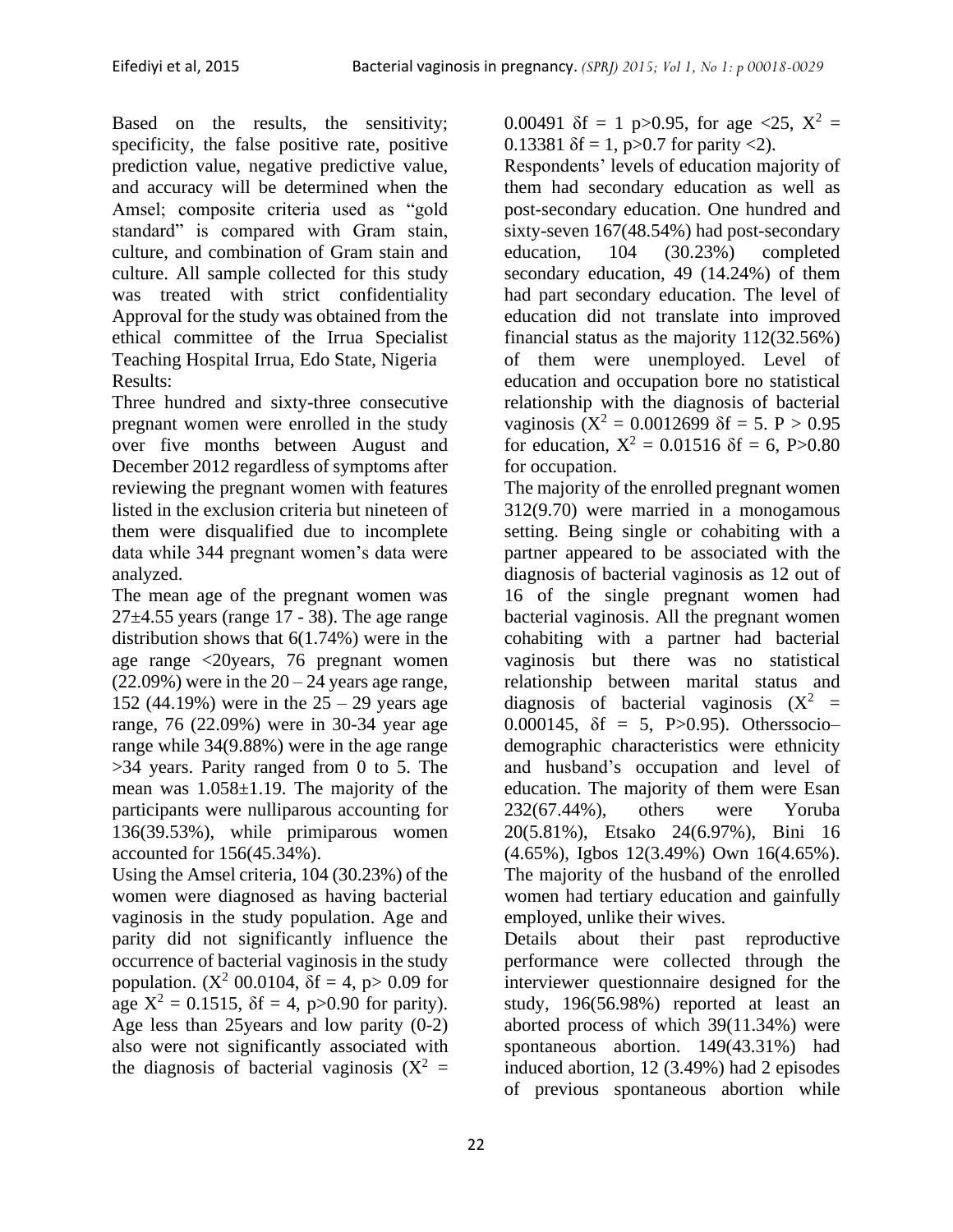8(2.32%) had three or more episodes of previous spontaneous abortion. There was no statistically significant relationship was found between the acquisition of bacterial vaginosis with the previous process  $(X^2 =$ 0.85993  $\delta f = 1$ , P > 0.5). table 1

Only 25/344(7.27%) of the study population had one previous preterm delivery. Previous post-delivery post–aboral infection was also reported by 24 (6.98%) of the participants. No statistical relationship was found between previous preterm delivery, post-delivery about infections, previous sexually transmitted infection, previous intrauterine contraceptive device use, and diagnosis of bacterial vaginosis using Amsel criteria (table 1).

Table 2 showed sexual, social behavior, and vaginal hygienic practices in pregnancy in association with a clinical diagnosis of bacterial vaginosis. The mean age of sexual debut of the studies population was 18.36 years  $17.5 \pm 4.95$  years was the mean age of coitarche for women diagnosed to have bacterial vaginosis while 18.51+ 2.519 years for negative bacterial vaginosis. Coital activity in pregnancy was high as 308(89.53%) of the enrolled pregnant women had sexual intercourse during pregnancy but no statistically significant relationship was found between sexual activity and clinical diagnosis of bacterial vaginosis  $(X^2 =$ 0.66857,  $\delta f = 1$ , P > 0.5). Twice weekly sexual intercourse was reported 120(34.88%). There was a significant statistical relationship between the report of malodorous fishy smell during and after sexual intercourse with the diagnosis of bacterial vaginosis  $(X^2 = 5.22264, \delta f=1,$ p<0.02), forty-one (11.98%) had a new partner in present pregnancy, more than 40% had 2 or more partners before present pregnancy (table 3). Douching was reported by 111(32.27%) of the participants while 212 (61.62%) reported the use of medical soap or scented soap in washing the vagina (table 2).

(29.94%) participants but on clinical examination, abnormal vaginal discharge was found in 160(46.59%) of the participants. The diagnosis of bacterial vaginosis was significantly dependent on finding of vaginal discharge on clinical pelvic examination and complaint of vaginal discharge ( $X^2 = 4.7948$ ,  $\delta f = 1$ , p<0.02,  $X^2 =$ 3.8301,  $\delta f = 1$ ,  $p < 0.05$ ) as shown in table 2. diagnosis of bacterial vaginosis clinically was not significantly dependent on douching, use of medicated/scented soap  $(X^2 = 0.69559)$ ,  $\delta f = 1$ , p<0.03,  $X^2 = 0.001834$ ,  $\delta f = 1$ , p<0.90). Tables 3 and 4 showed vaginal microflora patterns in pregnant women with or without bacterial vaginosis as determined by gram stain smear of vaginal fluid and culture. The organisms seen on smears of the vaginal fluid showed that gram-positive cocci were seen in 71(20.06%) out of 104(30.23%) with BV and 5 (2.08%) out of 240 patients without bacterial vaginosis  $(X^2 = 4.6434, \delta f = 1,$ p<0.05), Similarly, curved rods were seen in 20(19.93%) of 104(30.23%) with BV and in none of 240 patients without bacterial vaginosis  $(X^2 = 2.55591, \delta f = 1, p < 0.05)$ . The *Gardnerella* morphotypes were seen more in cases of patients with BV ( $X^2 = 4.38470$ ,  $\delta f$  $=1$ ,  $p<0.02$ ). Small gram-negative bacilli resembling bactericides morphotypes were seen in 67(64.42%) out of 104 (30.23%) patients with BV and 14 (5.83%) out of 240 patients without BV ( $X^2 = 6.084315$ ,  $\delta f = 1$ , p<0.01). The lactobacilli morphotypes was absent or present only in low quality  $(1 to 2^+)$ in 81 (77.88%) out of 104(30.23%) with BV  $(X^2 = 4.86223, \delta f =1, p<0.05)$  and only 21(8.75%) of 240 patients without bacterial vaginosis

Vaginal discharge was reported by 103

Table 5: shows the diagnostic composite criteria of Amsel. White thin homogenous discharge vaginosis and yellowish thick vaginal discharge were associated with a diagnosis of bacterial vaginosis. Among the diagnostic criteria, the presence of vaginal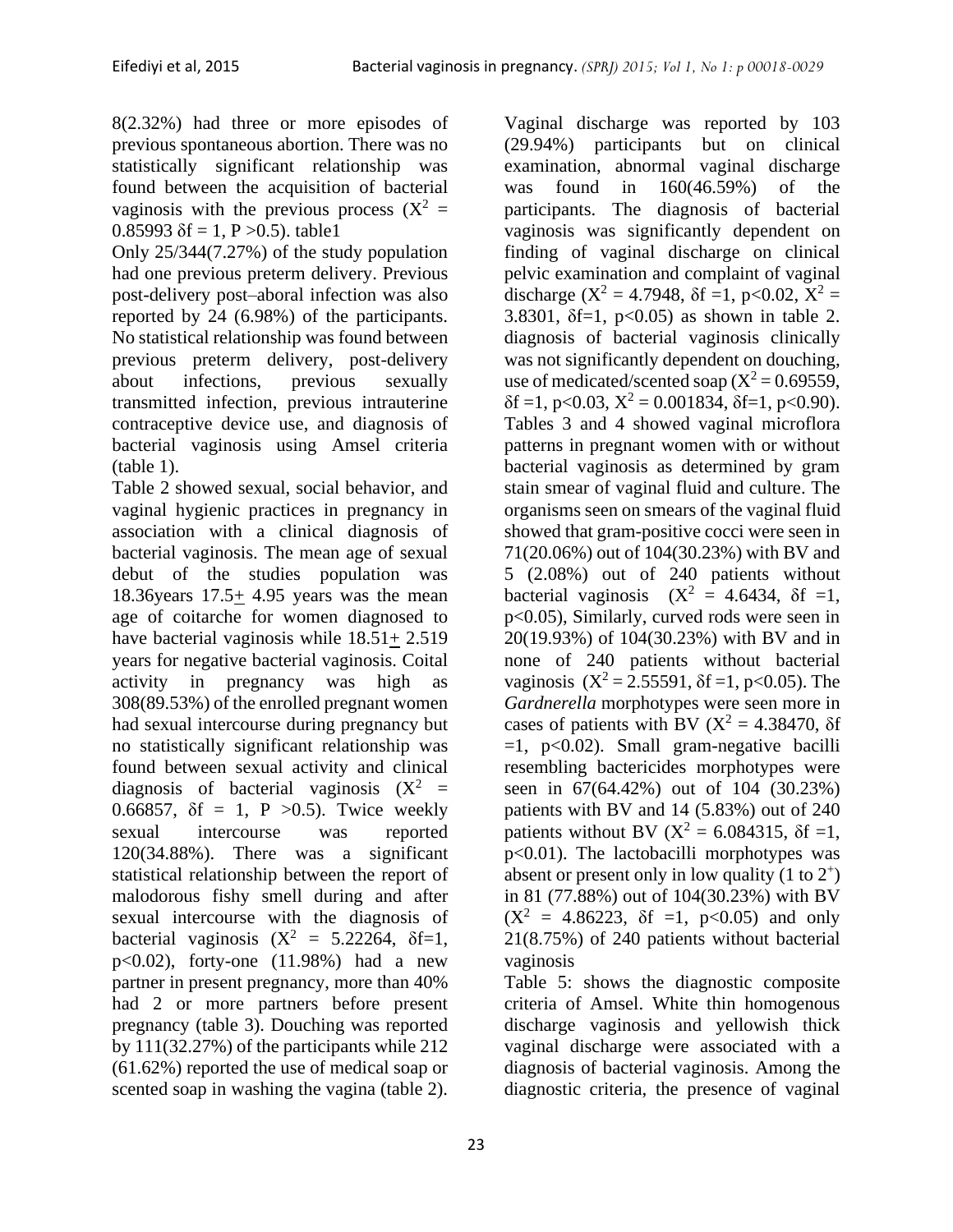discharge and clue cell greater than 20% were significantly associated with the diagnosis bacterial vaginosis  $(X^2 = 3.54709, \delta f = 1,$ p<0.05,  $X^2 = 4.79485$ ,  $\delta f =1$ , p<0.02 respectively).

Table 6: shows results of the Nugent's methods of diagnosis and its relationship with Amsel criteria. Among the enrolled women evaluated 104(30.23%) were diagnosed as positive and 240(69.77%) were negative based on clinical criteria. According to the gram stain using Nugent's method 76(22.09%) were deemed positive, 112(32.56%) had intermediate and normal finds were regarded as negative in this study. There was a significant relationship between the diagnosis using Amsel's criteria and abnormal Nugernt's score of  $(7-10)$ .  $(X^2 =$ 9.3452,  $\delta f = 1$ , p<0.001)

Table 7: Using the Amsel criteria as the "Gold Standard" for the diagnosis of bacterial vaginosis in pregnancy, there is evidence that Nugent's method has better

sensitivity, specificity, positive predictive value, negative predictive value, and accuracy. 69.58%, 98.30%, 94.74%, 85.07%, 88.37% respectively) then the culture of *G. vaginalis* (26.92%) but the combination of culture and Nugent's method had a higher sensitivity (71.67%) but the accuracy of diagnosis is not improved. Gestational age for collection of specimen for the study was between 13 and 20 weeks with a mean of 16.24+ 2.227 based on last menstrual period where necessary from ultrasound report.

|  | <b>TABLE 1: PAST REPRODUCTIVE PERFORMANCE</b> |
|--|-----------------------------------------------|
|--|-----------------------------------------------|

| <b>Clinical diagnosis</b>                |               |                 |            |           |  |  |  |
|------------------------------------------|---------------|-----------------|------------|-----------|--|--|--|
|                                          | Total         | <b>Bacteria</b> | Bacteria   | P         |  |  |  |
|                                          | $N = 344$ (%) | Vaginosis       | vaginosis  | valu      |  |  |  |
|                                          |               | Positive        | negative   | e         |  |  |  |
|                                          |               | $(\% )$         | (%)        |           |  |  |  |
| <b>Abortion</b>                          |               |                 |            |           |  |  |  |
| Yes                                      | 196(56.98)    | 60(17.44)       | 136(39.53) |           |  |  |  |
| N <sub>0</sub>                           | 148(43.02)    | 44(12.79)       | 104(30/23) | >0.5      |  |  |  |
| <b>Type</b>                              |               |                 |            |           |  |  |  |
| Spontaneous                              | 39(11.34)     | 12(3.49)        | 27(7.85)   |           |  |  |  |
| Induced                                  | 149(43.31)    | 48(13.95)       | 101(29.36) |           |  |  |  |
| Both                                     | 8(2.32)       | 0(0.00)         | 8(2.32)    | <b>NS</b> |  |  |  |
| No of spontaneous                        |               |                 |            |           |  |  |  |
| 1                                        | 19(5.52)      | 4(1.16)         | 15(4.36)   |           |  |  |  |
| $\overline{2}$                           | 12(3.49)      | 0.000           | 12(3.49)   | >0.3      |  |  |  |
| 3 and above                              | 8(2.32)       | 8(2.32)         | 0(0.00)    |           |  |  |  |
| <b>Pre term delivery</b>                 |               |                 |            |           |  |  |  |
| Yes                                      | 25(97.27)     | 8(2.32)         | 16(4.65)   |           |  |  |  |
| N <sub>o</sub>                           | 320(93.02)    | 96(27.9)        | 224(65.10) | <b>NS</b> |  |  |  |
| Previous post delivery/abortal infection |               |                 |            |           |  |  |  |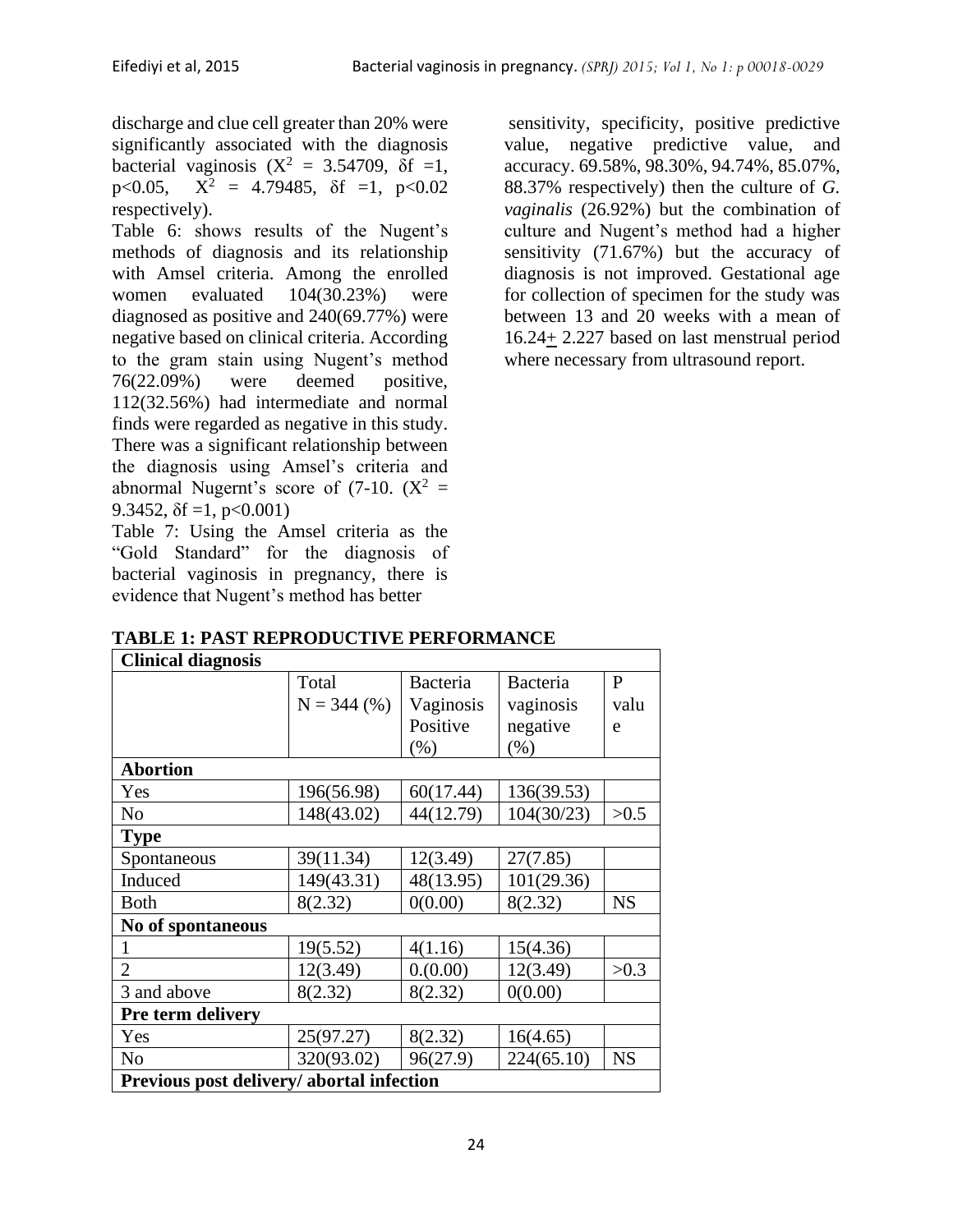| Yes                                           | 24(6.98)                                       | 8(2.32)   | 16(4.65)   | <b>NS</b> |  |  |  |  |
|-----------------------------------------------|------------------------------------------------|-----------|------------|-----------|--|--|--|--|
| N <sub>o</sub>                                | 320(92.02)                                     | 96(27.9)  | 224(65.10) |           |  |  |  |  |
| <b>Previous neonatal morbidity / motality</b> |                                                |           |            |           |  |  |  |  |
| Yes                                           | 25(7.27)                                       | 4(1.16)   | 21(6.10)   | <b>NS</b> |  |  |  |  |
| N <sub>o</sub>                                | 319(92.73(                                     | 99(28.80) | 216(61.04) |           |  |  |  |  |
|                                               | <b>Previous sexually transmitted infection</b> |           |            |           |  |  |  |  |
| Yes                                           | 40(11.63)                                      | 16(4.65)  | 24(6.98)   | <b>Ns</b> |  |  |  |  |
| N <sub>o</sub>                                | 319(92.73)                                     | 99(28.80) | 216(61.04) |           |  |  |  |  |
| <b>Previous IUCD use</b>                      | 6                                              | 0(0.00)   | 6(1.74)    | <b>NS</b> |  |  |  |  |
| Previous preterm delivery                     |                                                |           |            |           |  |  |  |  |
|                                               | 25(7.27)                                       | 8(2.33)   | 17(4.94)   |           |  |  |  |  |
| 2 and more                                    | 0(0.00)                                        | 0(0.00)   | 0(0.00)    | <b>NS</b> |  |  |  |  |

## **Table 2**

Sexual, social behavior and vaginal hygienic practices in pregnancy in relation to clinical diagnosis of bacterial vaginosis (using the Amstel criteria).

| <b>Clinical diagnosis</b>                           |                                                 |                 |                  |           |  |  |  |  |
|-----------------------------------------------------|-------------------------------------------------|-----------------|------------------|-----------|--|--|--|--|
|                                                     | Total                                           | <b>Bacteria</b> | Bacteria         | P value   |  |  |  |  |
|                                                     | $N = 344$                                       | Vaginosis       | vaginosis        |           |  |  |  |  |
|                                                     | $(\% )$                                         | Positive        | negative $(\% )$ |           |  |  |  |  |
|                                                     |                                                 | $(\% )$         |                  |           |  |  |  |  |
|                                                     | <b>Vaginal Discharge as presenting complain</b> |                 |                  |           |  |  |  |  |
| Yes                                                 | 103(29.94)                                      | 47(13.66).5     | 56(16.283)       |           |  |  |  |  |
|                                                     |                                                 | 7               |                  |           |  |  |  |  |
| N <sub>o</sub>                                      | 241(70.06)                                      | 57(16)          | 184(53.49)       | >0.5      |  |  |  |  |
| Vaginal discharge on clinical observation           |                                                 |                 |                  |           |  |  |  |  |
| Yes                                                 | 160(46.51)                                      | 100(29.07)      | 60(17.44)        |           |  |  |  |  |
| No                                                  | 184(53.49)                                      | 1(0.29)         | 183(53.20)       | < 0.02    |  |  |  |  |
| Age at coitache                                     | $18.36 + SD$                                    | $17.5 + 4.94$   | $18.51 + 2.519$  |           |  |  |  |  |
|                                                     |                                                 |                 | $\overline{2}$   |           |  |  |  |  |
| <b>Coitus in pregnancy</b>                          |                                                 |                 |                  |           |  |  |  |  |
| Yes                                                 | 308(89.53)                                      | 92(27.44)       | 216(62.79)       |           |  |  |  |  |
| N <sub>0</sub>                                      | 36(10.47)                                       | 12(0.87)        | 24(6.98)         | >0.5      |  |  |  |  |
| <b>Frequency of coitus</b>                          |                                                 |                 |                  |           |  |  |  |  |
| Daily                                               | 72(20.93)                                       | 24(6.98)        | 48(13.95)        |           |  |  |  |  |
| Twice weekly                                        | 120(34.88)                                      | 28(8.14)        | 92(27.44)        |           |  |  |  |  |
| Weekly                                              | 68(19.77)                                       | 24(6.98)        | 44(12.79)        |           |  |  |  |  |
| Occasionally                                        | 84(24.42)                                       | 28(8.14)        | 56(16.28)        | <b>NS</b> |  |  |  |  |
| Malodorous fishy smell during and after intercourse |                                                 |                 |                  |           |  |  |  |  |
| Yes                                                 | 36(10.47)                                       | 28(8.14)        | 8(2.33)          |           |  |  |  |  |
| N <sub>o</sub>                                      | 308(89.53)                                      | 80 (25.25)      | 228(2.33)        | < 0.02    |  |  |  |  |
|                                                     |                                                 |                 |                  |           |  |  |  |  |
| N <sub>o</sub>                                      | 308(89.53)                                      | 80(25.25)       | 228(66.28)       | < 0.02    |  |  |  |  |
|                                                     |                                                 |                 |                  |           |  |  |  |  |
|                                                     |                                                 |                 |                  |           |  |  |  |  |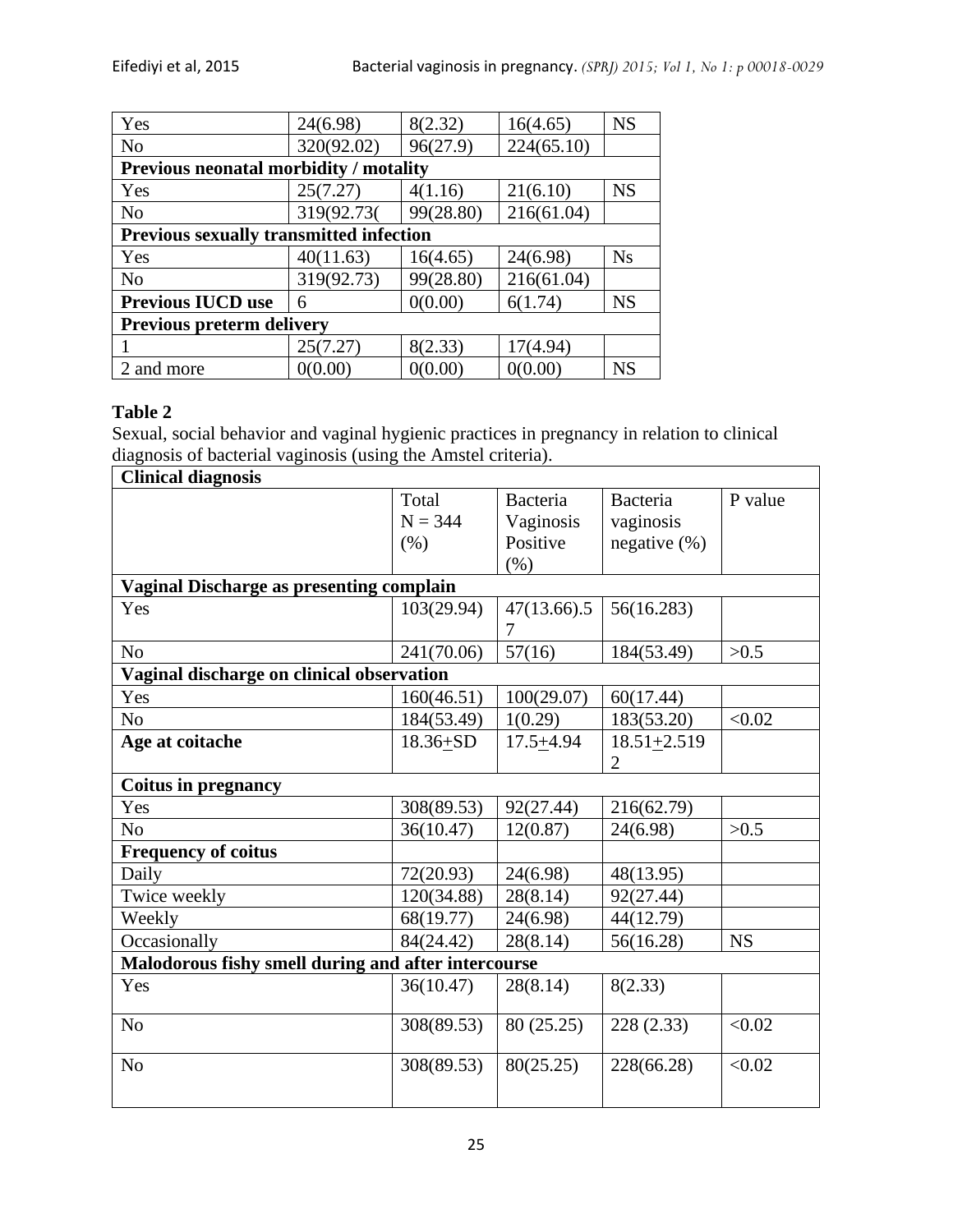| Puritic vulva / vagina                               |            |           |            |       |  |  |  |
|------------------------------------------------------|------------|-----------|------------|-------|--|--|--|
| Yes                                                  | 48         | 24(8.14)  | 24(6.98)   | >0/95 |  |  |  |
| N <sub>o</sub>                                       | 296(86.04) | 80(25.25) | 216(62.79) |       |  |  |  |
| New partner in current pregnancy                     |            |           |            |       |  |  |  |
| Yes                                                  | 4(11.98)   | 27(7.85)  | 14(4.07)   |       |  |  |  |
| N <sub>o</sub>                                       | 303(88.08) | 84(24.42) | 219(63.66) | >0.3  |  |  |  |
| No of partners before pregnancy                      |            |           |            |       |  |  |  |
|                                                      | 204(59.30) | 57(16.57) | 147(42.73) |       |  |  |  |
| $\overline{2}$                                       | 80(23.26)  | 16(4.65)  | 64(18.61)  |       |  |  |  |
| >3                                                   | 60(17.44)  | 33(9.59)  | 27(7.85)   | >0.99 |  |  |  |
| <b>Douching</b>                                      |            |           |            |       |  |  |  |
| Yes                                                  | 111(32.27) | 32(9.30)  | 79(22.97)  |       |  |  |  |
| N <sub>o</sub>                                       | 233(67.73) | 72(20.93) | 161(49.80) | >0.3  |  |  |  |
| Use of medicated/scented soap for washing the vagina |            |           |            |       |  |  |  |
| Yes                                                  | 212(61.62) | 77(20.38) | 135(39.24) | >0.9  |  |  |  |
| N <sub>o</sub>                                       | 132(38.37) | 27(7.85)  | 105(30.52) |       |  |  |  |
| Retroviral status-positive                           | 12         | 12        | 0          | .000  |  |  |  |

Table 3: Vaginal microflora pattern in pregnant women with and without bacterial vaginosis as determined by Gram Stain smear of vaginal fluid.

| <b>Clinical diagnosis</b>       |               |                    |                  |         |  |  |  |
|---------------------------------|---------------|--------------------|------------------|---------|--|--|--|
| <b>Morphotypes of organisms</b> | Total         | Bacteria Vaginosis | Bacteria         | P value |  |  |  |
| seen on gram stain              | $N = 344$ (%) | Positive $(\%)$    | vaginosis        |         |  |  |  |
|                                 |               |                    | negative $(\% )$ |         |  |  |  |
| Gram positive cocci             | 76(22.09)     | 71(68.27)          | 5(2.08)          | < 0.05  |  |  |  |
| <b>Gram negative bacclli</b>    | 81(23.54)     | 67(64.42)          | 14(5.83)         | < 0.01  |  |  |  |
| Gram variable rods              | 24(6.97)      | 18(17.31)          | 6(2.50)          | < 0.02  |  |  |  |
| Gram coccobacilli               | 56(16.27)     | 49(47.11)          | 7(2.91)          | >0.05   |  |  |  |
| <b>Curved rods</b>              | 20(5.81)      | 20(19.23)          | 0(0.00)          | >0.05   |  |  |  |
| Lactobacillus (gram positive    | 204(59.30)    | 3(2.88)            | 201(83.75)       | >0.2    |  |  |  |
| rods) morphotypes $>2^+$        |               |                    |                  |         |  |  |  |
| Lactobacillus (gram positive    | 102(29.65)    | 81(77.88)          | 21(8.75)         | < 0.05  |  |  |  |
| rods) morphotypes $0-2^+$       |               |                    |                  |         |  |  |  |
| Gram negative cocci             | 5(1.45)       | 2(1.92)            | 3(1.25)          | >0.7    |  |  |  |
| <b>Fusiform</b> (bipolar rod)   | 8.(2.32)      | 7(6.73)            | 1(0.49)          | >0.99   |  |  |  |
| Yeast cells (bud, hyphae)       | 20(5.81)      | 8(7.69)            | 12(5.00)         | >0.8    |  |  |  |

Table 4: vaginal microflora pattern in pregnant women with and without bacterial vaginosis as determined by cultivation

| <b>Clinical diagnosis</b>       |                        |                                                  |                                          |         |  |  |  |  |
|---------------------------------|------------------------|--------------------------------------------------|------------------------------------------|---------|--|--|--|--|
| <b>Culture of organisms</b>     | Total<br>$N = 344$ (%) | <b>Bacteria</b><br>Vaginosis<br>Positive $(\% )$ | Bacteria<br>vaginosis<br>negative $(\%)$ | P value |  |  |  |  |
| <b>Cultivation of organisms</b> |                        |                                                  |                                          |         |  |  |  |  |
| Lactobacilli spp                | 160(46.51)             | 12(11.53)                                        | 148(61.67)                               | < 0.03  |  |  |  |  |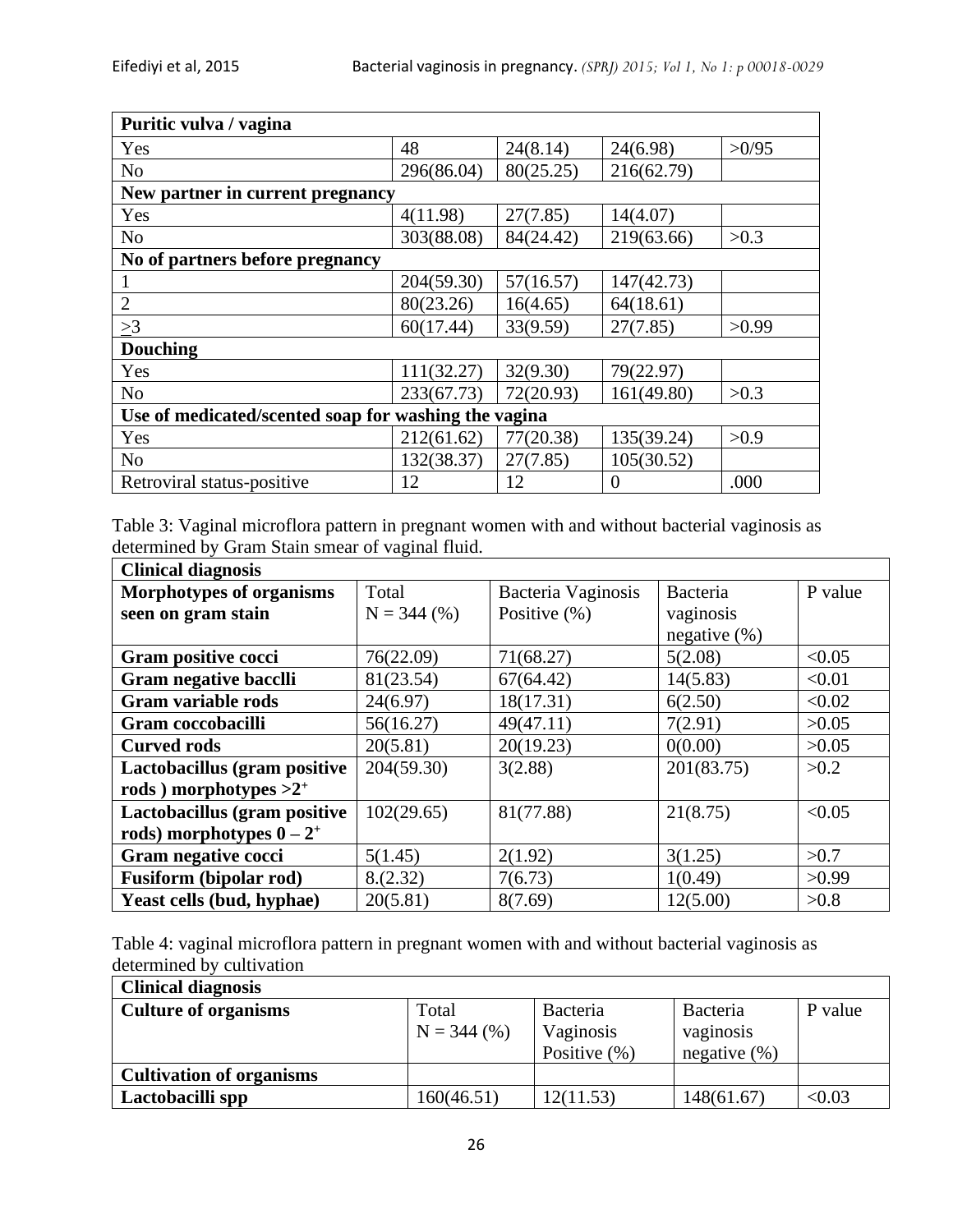| Gardneralla spp                 | 80(23.26) | 41(39.42) | 39(11.33) | < 0.01    |
|---------------------------------|-----------|-----------|-----------|-----------|
| <b>Bacteriodes spp</b>          | 64(18.64) | 56(53.84) | 8(2.32)   | >0.01     |
| Pepto-streptococci spp          | 57(16.57) | 53(50.96) | 4(1.66)   | >0.2      |
| <b>Coliforms</b>                | 8(2.32)   | 2(1.92)   | 6(2.50)   | <b>NS</b> |
| Neisseria gonorrhea             | 4(1.16)   | 1(0.96)   | 3(1.25)   | <b>NS</b> |
| Staphylococci spp               | 8(2.32)   | 2(1.92)   | 6(2.50)   | <b>NS</b> |
| Prevotella spp                  | 5(1.45)   | 5(4,80)   | 0(0.00)   | >0.99     |
| Unidentified gram negative rods | 14(4.07)  | 14(13.46) | 0.000     | < 0.01    |
| Candida spp                     | 30(8.72)  | 10(9.61)  | 20(8.33)  | >0.7      |

Table 5: Nature of vaginal discharge and diagnosis of bacterial vaginosis using Amsel composite criteria

|                                           | Total         | Bacteria         | Bacteria        | p value |  |  |
|-------------------------------------------|---------------|------------------|-----------------|---------|--|--|
|                                           | $N = 344$ (%) | Vaginosis        | vaginosis       |         |  |  |
|                                           |               | Positive $(\% )$ | negative $(\%)$ |         |  |  |
| Vaginal discharge on speculum examination |               |                  |                 |         |  |  |
| Yes                                       | 160(45.51)    | 104(30.23)       | 56(16.28)       | < 0.02  |  |  |
| N <sub>o</sub>                            | 184(53.49)    | 4(1.16)          | 180(52.32)      |         |  |  |
| Nature of vaginal discharge               |               |                  |                 |         |  |  |
| Homogenous discharge (white)              | 76(22.09)     | 56(16.28)        | 20(5.81)        |         |  |  |
| White thick/ curd like discharge          | 28(8.14)      | 8(2.32)          | 20(5,81)        |         |  |  |
| Yellowish thin discharge                  | 24(6.96)      | 20(5.81)         | 4(1.16)         |         |  |  |
| Creamy discharge                          | 20(5.81)      | 8(2.32)          | 12(2.49)        |         |  |  |
| Brownish discharge                        | 4(1.16)       | 4(1.16)          | 0(0.00)         |         |  |  |
| pH > 4.5                                  | 148           | 68(19.77)        | 80(23.2)        | >0.05   |  |  |
| Whiff test                                | 92(26.74)     | 84(25.58)        | 8(2.32)         | >0.05   |  |  |
| Wet preparation clue cell >20%            | 120(38.88)    | 88(25.58)        | 32(9.30)        | < 0.05  |  |  |
| > 3 Amsel criteria                        | 104(30.23)    | 104(30.23)       | 0.000           |         |  |  |
| < 3 Amsel criteria                        | 240(69.77)    | 0.000            | 240(69.77)      |         |  |  |

Table 6: The relationship between Gram stain Nugent's method and Amsel criteria

| Gram stain    | Nugent score | Total         | Bacteria         | Bacteria         | P value |
|---------------|--------------|---------------|------------------|------------------|---------|
|               |              | $N = 344$ (%) | Vaginosis        | vaginosis        |         |
|               |              |               | Positive $(\% )$ | negative $(\% )$ |         |
|               |              |               | $N = 104$        | $N = 240$        |         |
| Normal        | $0 - 3$      | 156(45.35)    | 4(3.85)          | 152(63.33)       |         |
| Intermediate  | $4 - 6$      | 112(32.56)    | 36(34.62)        | 76(31.66)        |         |
| (mixed flora) |              |               |                  |                  |         |
| Abnormal      | $7 - 10$     | 76(22.09)     | 72 (69.23)       | 4(1.67)          | < 0.001 |

Table 7: Comparison of sensitivity, specificity, predictive values, positive and negative rates of gram stain, culture and both with clinical diagnosis using Amsel criteria.

| Sensitivity   | $\sim$<br>$\sim$<br>Specificity | <b>PPV</b><br>$\frac{1}{2}$ | $NPV\%$ | <b>FPR</b><br>$\frac{1}{2}$ | <b>FNR</b><br>(%) | Accuracy                       |
|---------------|---------------------------------|-----------------------------|---------|-----------------------------|-------------------|--------------------------------|
| $\frac{6}{9}$ | $\frac{6}{9}$                   |                             |         |                             |                   | $\gamma$ <sup>o</sup> $\gamma$ |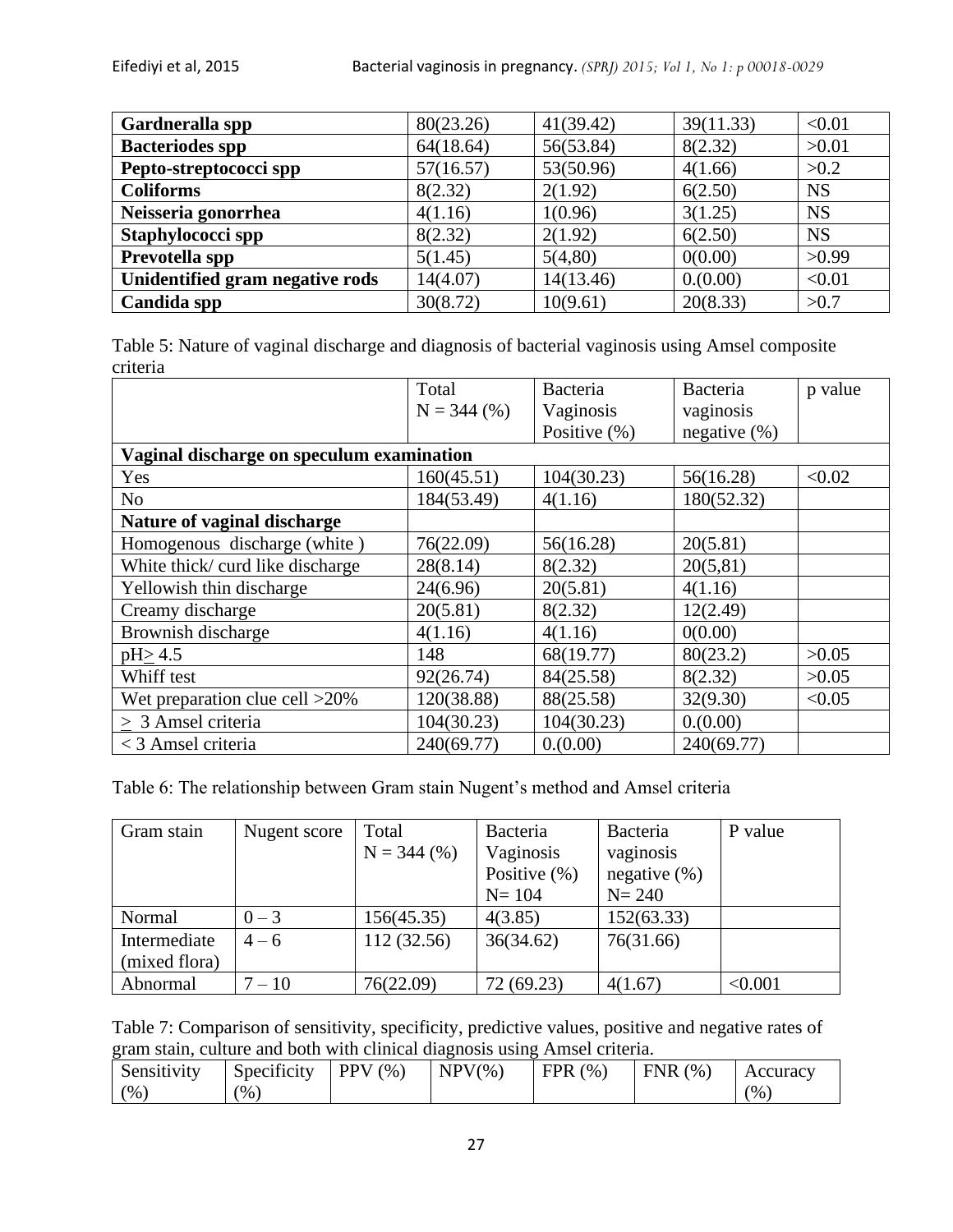| Nugent' method (gram stain)                                 |       |       |       |                  |       |       |  |
|-------------------------------------------------------------|-------|-------|-------|------------------|-------|-------|--|
| 69.58                                                       | 98.3  | 94.74 | 85.07 | $\overline{.72}$ | 22.09 | 88.37 |  |
| Culture of G. Vaginalis                                     |       |       |       |                  |       |       |  |
| 26.92                                                       | 78.33 | 35.00 | 71.21 | 21.66            | 28.78 | 62.79 |  |
| Combination of Nugent's methods and culture of G. vaginalis |       |       |       |                  |       |       |  |
| 71.42                                                       | 85.18 | 38.46 | 95.83 | 14.81            | 4.16  | 59.30 |  |

\*\*Gram stains were scored using Nugent's methods; intermediate scores were considered negative. \*An Amsel criteria positive result required positive results for three of the four criteria  $PPV =$  positive predictive value,  $NPV =$  negative predictive value,  $FPR =$  false positive value,  $FNR = false$  negative value

## **Discussion**

A prevalence of 30.23%, 22.09% using Nugent's method, and 23.26% from the culture of *Gardnerella vaginalis* was found in the studied population. This compares to the range of 20-23% in Burkina Faso (54) and Malawi (55) and 20-30% in Kenya and South Africa (58-59). The prevalence rate in this study is higher than a three Nigeria study with 10%, 17%, and 1.2% respectively (60-62).

Ages less than 25 years did not influence low parity (0-2), while a low level of education did not determine the occurrence of bacterial vaginosis in pregnancy

Association between bacterial vaginosis and sexual risk factors has been reported in both heterosexual and homosexual women, however, the notion that bacterial vaginosis is sexually transmitted is still debated. In this study, pregnant women with new partners in current pregnancy (27/41), a higher number of lifetime partners before pregnancy especially greater than three, early coitarche, and previous STI were not associated with the diagnosis of bacterial vaginosis. This is at variance with the findings of other authors (64-66)

Douching has been linked to bacterial vaginosis as well as to Chlamydia cervicitis in some women but not in all studies (67). In this study, the use of medicated soap and douching was not significantly  $(p<0.05)$ 

associated with the frequency of bacterial vaginosis in pregnancy.

This study found a strong statistical significance between abnormal (Nugent's method) score with clinical diagnosis of bacterial vaginosis  $(X^2 = 9.2452, df = 1$ . p>0.001). There is also a significant positive association between anaerobic morphotypes, gardneralla morphotypes  $(X^2 = 4.6434, df = 1$ , p>0.05,  $X^2 = 4.2847$ , df =1, p>0.02,  $X^2 =$ 6.0832, df =1,  $p > 0.01$ ) and clinical diagnosis using Amsel criteria which is similar to what has been reported by various authors(35,36,38,52,68).

A lower concentration of facultative species of lactobacilli among pregnant women with BV in comparison to women with a normal flora was noted in this study. A low pH has been shown to have direct microbicidal and veridical effects (65). Lactobacillus species can also adhere to the vaginal epithelial cells blocking the attachment of any pathogenic BV-associated bacteria onto these cells. Lactobacilli are known for the maintenance of a healthy vaginal microenvironment (70- 72).

Several logistic problems arose in the course of this study which may limit the interpretation of data on vaginal flora pattern. First mycoplasma hominis and ureaplasma urealyticum were not isolated because appropriate culture media were not available.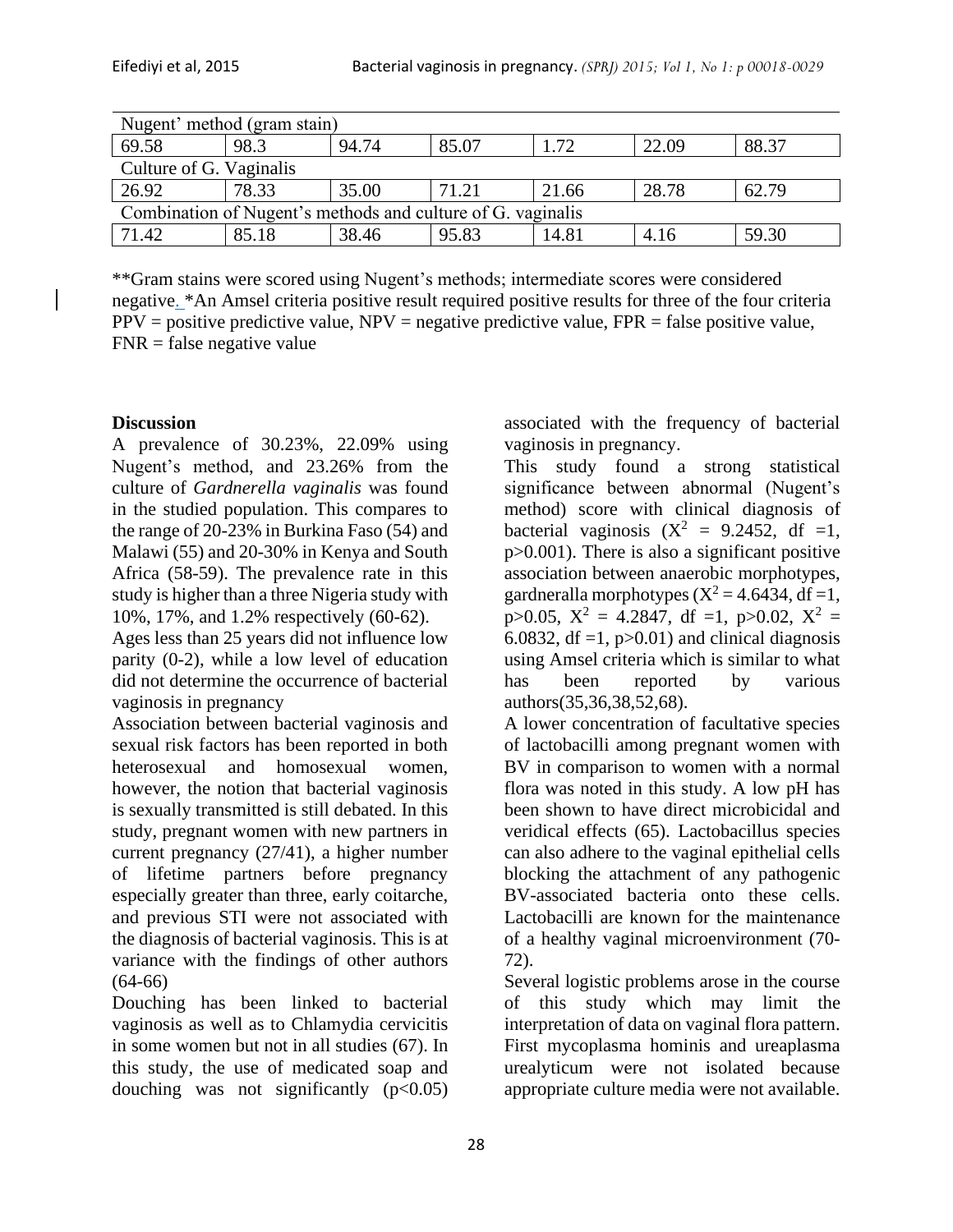Mobiluncus spp were not isolated despite observing Mobiluncus species-like organism (curved rods) is some vaginal gram smears. These findings could be attributed to a low prevalence of Mobiluncus species in our studied population or to an inadequate isolation procedure that will warrant further investigation.

Other bacteria isolates in this study were Staphylococcus spp 8(2.32%), Coliforms 8(2/32%), Neisseria gonorrhea 4(1.16%), and different species of Candida characteristics by their buds, hyphae, and chromotubation 30(8.72%). The finding of Neisseria gonorrhea 37 is not surprising because increasing data also indicate that BV facilitates the acquisition of sexually transmitted diseases including Neisseria gonorrhea, HIV, HSV type 2, and Chlamydia trachomatis. Following microbiological analysis, Gardnerella vaginalis was isolated in 80(23.26%) of the enrolled pregnant women but it was only isolated in about 41(39.42%) of the patients diagnosed to have BV using Amsel criteria. This is not surprising because Gardnerella vaginalis is also regarded as part of normal vaginal flora and this has been demonstrated by several authors.69-72

The presence of Gardnerella vaginalis was not restricted to women with clinical signs of BV. Gardnerella vaginalis was isolated in both the normal and intermediate groups in this study. It has been postulated that a synergistic mechanism exists among the bacteria involved in BV (73). Current findings revealed a positive correlation between Gardnerella vaginalis and Prevotella involving ammonia utilization and also between prevolella and Peptostreptococcus species.

Using Nugent's method 112(32.56%) vaginal flora has intermediate-grade or scores of 4-6. This has been described as a mixed microbial

flora acting as a transitional phase between normal and BV flora. Studies have shown that subsequent sampling of women in this intermediate grade revealed that some transition to normal flora and other acquire BV (74). The emergent of this intermediate phase will require additional study to determine the factors that influence the vaginal microflora that lead to the initial overgrowth of Gardneralla vaginalis and subsequent increase in anaerobic organisms. The presence of intermediate flora has been shown to increase the risk of adverse obstetric outcomes and acquisition of HIV (75, 76).

There was a statistical significant relationship between vaginal discharge as presenting complaint (on clinical observation  $(X^2 =$ 4.7949, df =1,  $p>0.02$ ), vaginal discharge on clinical observation  $(X^2 = 5.6302, df = 1,$ p>0.01) and diagnosis of bacteria vaginosis using Amsel Criteria. While 103(29.94%) of the patients reported to no vaginal discharge on questioning, 160(46.51%) had it on clinical observation  $(X^2 = 0.02815, df = 1,$ p>0.8) this disagreed with the work done by Apea Kubi et al (63), in which there was a significant relationship between presenting symptoms and clinical observation of vaginal discharge. The nature of the discharge does not seem to correlate with the diagnosis of BV. In this study, white homogenous and yellowish thick vaginal discharge was more associated with BV. Gardner et al (34) described a thin grey homogenous discharge with a tendency to adhere to the vaginal well rather than pool in the posterior fornix was found to be associated with BV. However, Thomason et al (37) found homogenous discharge to be of little value in diagnosing BV, while Krohn et al (27) showed that in pregnant women, homogenous discharge was not independently related to bacterial vaginosis. The study further highlights the importance of microbiological examination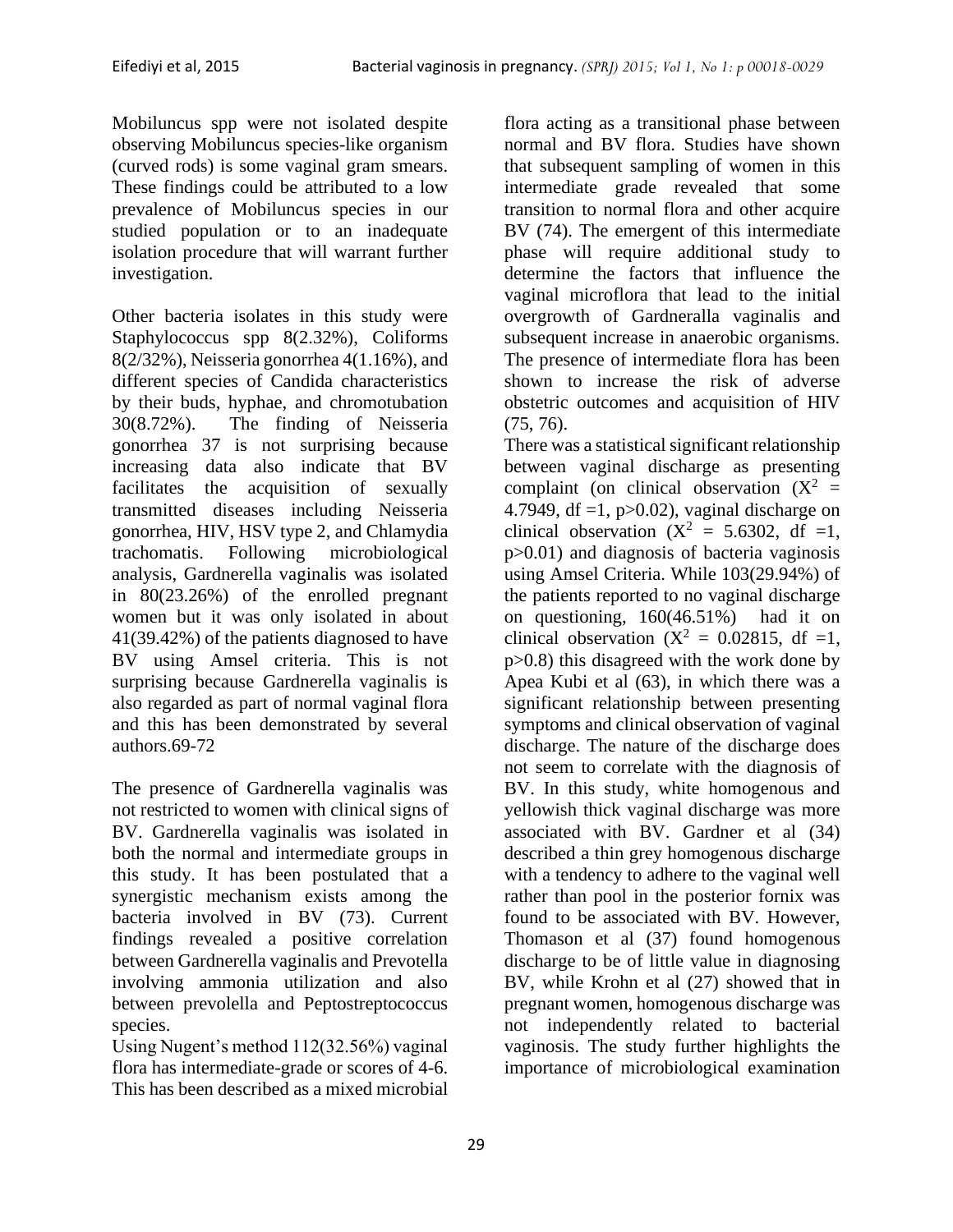of vaginal discharge over and above clinical observation.

The presence of clues of cells detected in a wet preparation of vaginal fluid correlated well with a clinical diagnosis of BV. This is not surprising since the presence of clue cells greater than 20% was one of the four criteria used to define BV. The pH> 4.5 was reported in this study in up to 148(43.02%) of cases but only 68(19.77%) of cases were diagnosed to have BV clinically. This is because it's affected by a lot of factors like recent intercourse because of the release of alkaline semen, cervical mucus, blood, trichomoniasis. High pH 5 and 6 are said to promote adherence of G. vaginalis and anaerobic organism to vaginal epithelial cells. Whiff test (positive amine test) was observed in 92(26.74%) of the pregnant women and 84(24.42%) were diagnosed to have BV clinically. This is not surprising because organisms associated with BV produces amino and malic acids which irritates mucus membrane and fishy odor during intercourse or following the addition of 10% KOH of vagina fluid, in this study, report of malodorous fishy odor during and after intercourse was significantly associated with the clinical diagnosis of bacterial vaginosis ( $X^2 = 5.2226$ , df =1, p>0.02).

In this study, normal gram stain using Nugent's method correlated with clinical diagnosis in 72(69.23%) of cases diagnosed clinically. Up to 36 (34.64%) with intermediate flora diagnosed clinically to have BV using Amsel criteria. BV was diagnosed in 12(100%) clinically using Amsel criteria while using Nugent's method, 4(33.33%) have BV, and 8(66.67%) had intermediate flora.

Nugent's method compared with the "Gold standard" as used in this study had a sensitivity of 69.2% specificity of 95%, negative predictive value 85.07%, positive predictive value 94.74%, false-positive rate of 1.72%, false-negative rate 22.09%, and

accuracy of 88.37%. This study found a strong association between Amsel criteria and Nugent's scores, and the isolation of G. vaginalis and anaerobic organisms, and an inverse relationship with the presence of lactobacilli. However, few cases diagnosed clinically using Amsel criteria were missed by Nugent's method. The finding of intermediate flora by Gram stain was similar to the corresponding population in Nigeria (89) and other countries in Africa (58, 59) and the pattern of vaginal microflora associated with BV were also similar. Amsel criteria and Nugent's method are recommended for use clinically in Nigeria especially as they correlated well with the result of polymerase chain reaction technology in the developed world (9). Direct Gram staining of smear should facilitate the diagnosis of BV for confirmation by culture, particularly in a third world setting with a few standard laboratory facilities (68).

In conclusion: the finding of the study is instructive in many respects. The incidence of bacterial vaginosis is high among the antenatal population. The overall contribution to adverse pregnancy outcomes as it relates to preterm delivery, low birth weight chorioamnionitis, and neonatal infectious morbidity can only be inferred from findings done by other workers. Amsel criteria remain the gold standard in making a diagnosis. The study highlights the polymicrobial nature of the condition rather than any specific organism. The epidemiological risk factors popularly associated with BV did not seem from this study to be important. This may be explained by the subset of the population used. There was also from this study a strong correlation between symptoms and microbiological diagnosis. This makes a compelling case for empirical treatment especially in the third world environment. This is because of the dearth of appropriate laboratory facility and trained personnel. Microbiological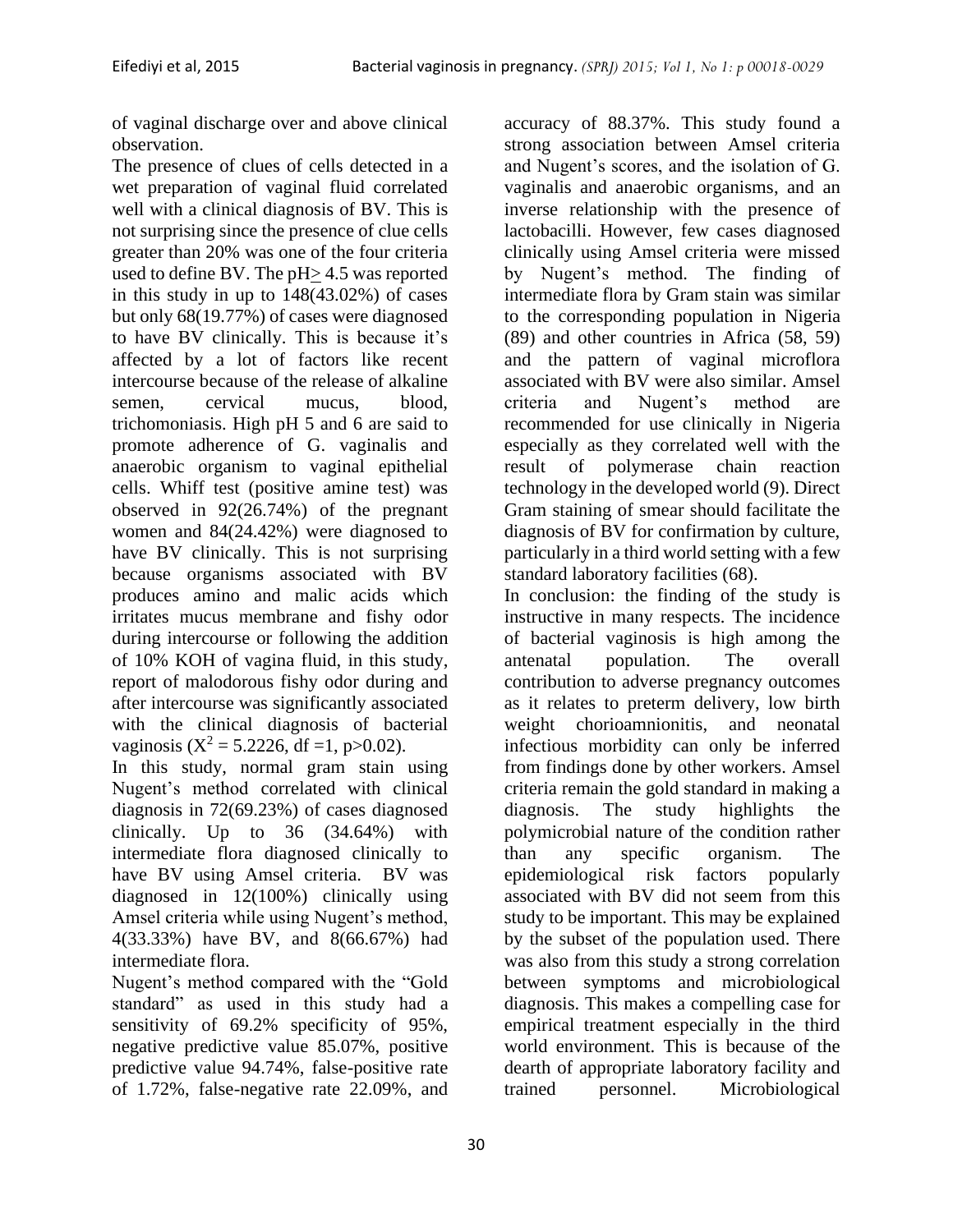confirmation however should always be aimed at and this study has confirmed the high degree of correlation between the Amsel criteria and Nugent's score. Future longitudinal studies are needed to evaluate adverse pregnancy outcome associated with the especially high incidence of BV in this environment. This strategy will in no small way improve pregnancy outcome in this environment.

## CONFLICT OF INTEREST

There was no conflict of intrest

#### **REFERENCES**

- 1. Barbara A, Bacterial Vaginosis: An update. *American Family physician* Vol. 57/No 6, March 1998
- 2. Eschenbach DA, Hilliers, L, Critchow L, Diagnosis and clinical manifestation of bacterial vagainosis. *Am J. Obstet. Gynecol;* 1988; 58: 819 – 28.
- 3. Hillier SL, Nugent RP, Eschenbach DA et al. Association between bacterial vaginosis and preterm delivery of a low – birth weight infant. *New Engl J. Med;* 1995; 33: 1737 – 42.
- 4. Hill GB. The microbiology of bacterial vaginosis. *Am J Obstet. Gynecol;* 1993; 169 (2pt2): 450 – 454.
- 5. Grey JC, Klebanoff MA, Hauth JC, Hillier SL, et al. Metronidazole to prevent preterm delivery in pregnant women with asymptomatic bacterial vaginosis: *N Engl J. Med;* 2000; 342: 534 – 40.
- 6. Reid G, Charbonneau D, Erb J, et al. Oral use of lactobacillus rhamnosus Gr – 1 and  $L$  – fermentum RC – 14 significantly altered vaginal flora: randomized, placebo – controlled trial in 64 healthy women. FEMS *Immunol Med Microbiol;* 2003; 35: 131 – 134.
- 7. Mann, MC. Infection and sexual health in Obstetrics and Gyneacology: An evidence-based text for MRCOG. Eds

lusty DM and Baker PN Arnold. London. 2004, P 679.

- 8. Women with intrauterine contraceptive devices in Manado, Indonesia. *Contraceptives;* 64: 169 – 172.
- 9. De Lima Soares V, de Mesquita AM, Caval cante FG. et al. Sexually transmitted infection in a female population in rural Northeast Brazil: prevalence, morbidity and risk factors. *Trop Med Vit. Health;* 2001, 18. 595 – 603.
- 10. Anukam KC, Osazuwa EO, Ahonkhai I, Raid G. Lactobacillus species colonizing the vagina of apparently healthy Nigerian women using PCR – DGGE and 165 – RNA gene sequencing. *World J Microbial Biotechnol.* 2005.
- 11. Hillebrand I, Harmanli OH, Whiteman V|, et al. Urinary tract infection in pregnant women with bacterial vaginosis. *Am J Obstet Gynecol;* 2002; 186 (5) 916  $-917.$
- 12. Eschenbach DA, Dazick PR, Williams BL et al. Prevalence of hydrogenproducing lactobacillus species in normal woman and bacterial vaginosis. *J Clin Microbiol* 1989; 27:251 – 61.
- 13. Spiegel CA, Amsel R, Eschenbach DA et al. Anerobic bacteria in non – specific vaginitis. *N Engl J Med;* 1980; 303: 601  $-7.$
- 14. Hillier SL, Krohn MA, Rabe LK, et al. the Normal vaginal flora;  $H_2O_2$  producing lactobacillus and bacterial vaginosis in pregnant women. *Clin Infect Dis*; 1993; 34:1000.
- 15. Aroutcheva AA, Simoes JA, Bahbakht K et al. *Gardnerella vaginalis* isolated from patients with healthy vaginal ecosystems. *Clin Infect Dis* 2001*;*33: 1022 – 1027
- 16. Klebanoff SJ, Hillier SL, Eschenbach DA, et al. Control of the microbial flora of the vagina by  $H_2O_2$  generating lactobacilli. *J infect Dis;* 1991; 164: 94 – 100.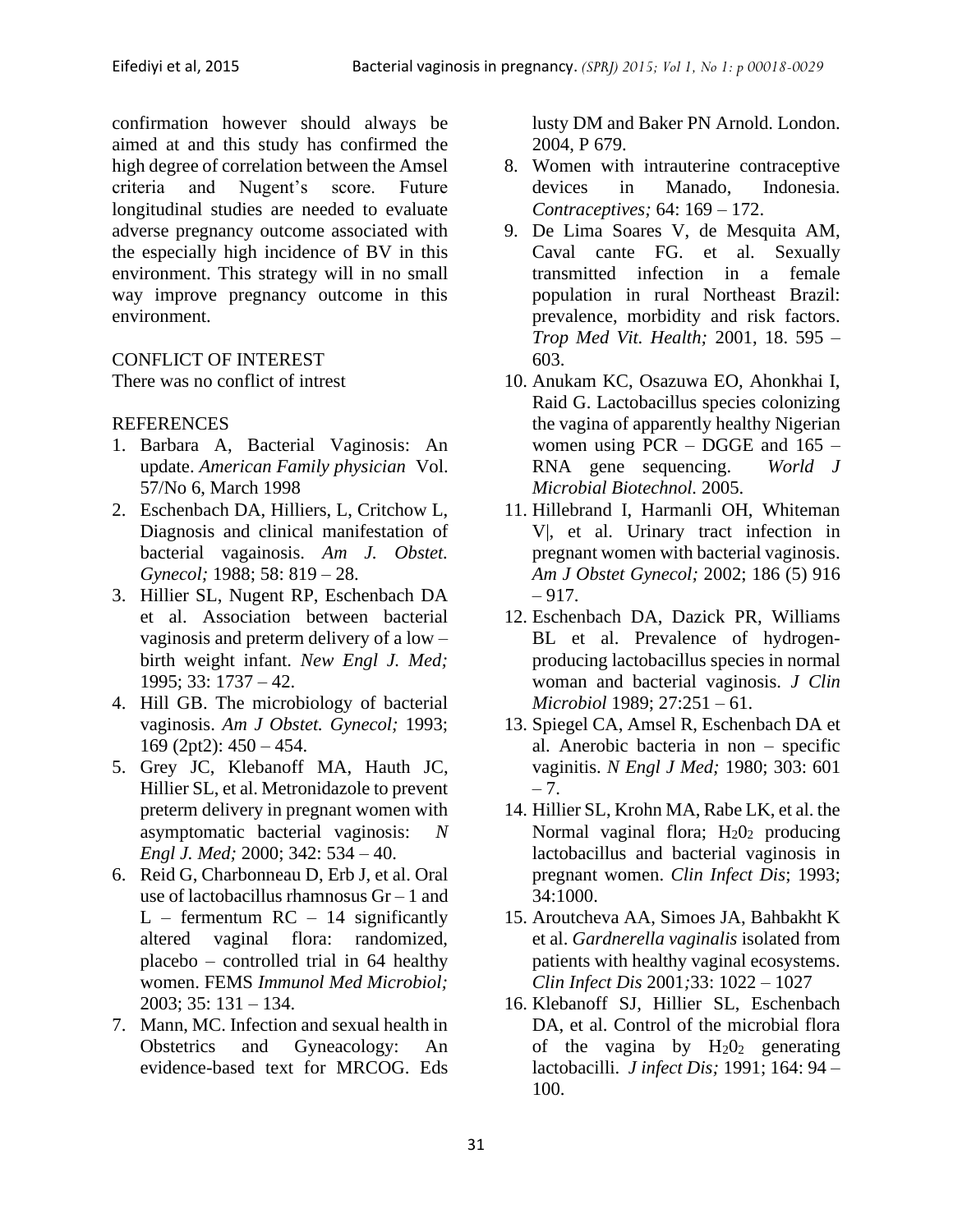- 17. Taha TE, Gray RH, Kumwenda NI, Hoover DR et al. HIV infection and disturbance of vaginal flora during pregnancy. *J Aquir Immune Defic Syndr Hum Retrovirol;* 1999; 20(1): 52- 9.
- 18. Jack D Sobel MD. Vaginitis, *N Engl J*  1997; 337;(26); 1896 – 1903
- 19. Eschenbach DA (1993): Bacterial vaginosis and anaerobes in obstetric gynecological infection. *Clinical Infect Dis; 16 (*Suppl 4): 283 – 7.
- 20. Raph SG, Rutherford AJ, Wilson JD, (1999): Influence of bacterial vaginosis in conception and miscarriages in the first trimester: Cohort Study. *BMJ;* 319:220 – 3.
- 21. French JI, Megregor JA. The pathology of premature rupture of membranes. *Semin, Perinatol;* 1996; 20(5): 344 – 68.
- 22. Gibbs RS, Rumero R, Hiller SL, et al. A review of premature birth and clinical infection. *Am J Obstet Gynecol*; 1992; 166: 1515 – 28.
- 23. Goldberg RL, Thom E, Moawad AH. The preterm prediction study: fetal fibronectin, bacterial vaginosis, and peripartum infection. NICHD maternalfetal medicine units network. *Obstet gynecol;* 1996; 87 (5pt1): 656 – 60.
- 24. Myziuk L, Romanowski B, Johnson JC. BV Blue test for diagnosis of bacterial vaginosis. *J Clin Microbiol* 2003; 29:  $297 - 301$ .
- 25. Bradshaw CS, Morton AN, Garlan SM, et al. Evaluation of point of care test BV Blue, and clinical and laboratory criteria for diagnosis of bacterial vaginosis, *J Clin Microbiol;* 2005; 43: 1304 – 1308.
- 26. Gibbs RS. Chorioamnionitis and bacteria vaginosis. *Am J Obstet Gynecol* 1993; 169(2pt2) 460-2.
- 27. Krohn M A, Hiller SL, Nugent RP,Gibbs RS, et al. The genital flora of women with intraamniotic infection. Vaginal infection and prematurity Study Group. *J infect.Dis;* 1995; 171; 1475-80.
- 28. Lichtman R, Duran P. The vulva and vagina. In: Litchman R, Papera S; eds. Well-woman Care. Norwalk C T: Appleton and Lange. 1990; Pp. 50 – 52.
- 29. Kurki, T, Sivonen A, Renonen OV et al. Bacterial vaginosis in early pregnancy and pregnancy outcome. *Obstet. Gynecol*  1990; 80: 173 – 7.
- 30. Hillier SL, mrtius J, Krohn M, et al (1988). A case-control study of chorioamniotic infection and histologic chorioamniotic infection and histologic chorioamnionitis in prematurity. *N Engl J. Med;* 319: 972 – 8.
- 31. Amsel R Tolten PA Spiegel CA, et al. Diagnostic and microbial and epidemiological associations of bacterial vaginosis. *Am J med;* 1983; 74: 14 – 22
- 32. Hay PE, Ugwamadu A, Chowns J. Sex thrush and bacterial vaginosis. *Int JSTD AIDS;* 1997; 8: 603 – 8
- 33. Thomason JL, Gelbart JM, Anderson RJ, et al. Statistical evaluation of diagnostic criteria for bacterial vaginosis. *Am J obstet Gynecol;* 1990; 162: 155 – 60.
- 34. Gardner HL, Dukes CO. Hemophilus vaginalis vaginitis. *Am J. Obstet. Gynecol*   $1955: 69: 962 - 7$
- 35. Spiegel CA, Amsel R, Holmes KK. Diagnosis of bacteria vaginosis by direct Gram stain of vaginal fluid. *J. Clin microbial*: 1983; 18: 170 – 7.
- 36. Nugent RP, Krohn MA, Hiller SL. The reliability of diagnosing bacterial vaginosis is improved by a standardized method of Gram Stain interpretation. *J Clin Microbiol;* 1991; 29: 297 – 301.
- 37. Thomason J L, Anderson R J, Gelbert S M, et al. Simplified Gram stain interpretative method of diagnosis of bacterial vaginosis. *Am J Obstet Gynecol;*  1992; 167: 16- 19
- 38. Schwebke JR, Hiller SL, Sobel JD et al. Validity of the vaginal Gram stain for the diagnosis of bacterial diagnosis. *Obstet Gynecol;* 1996; 573- 6.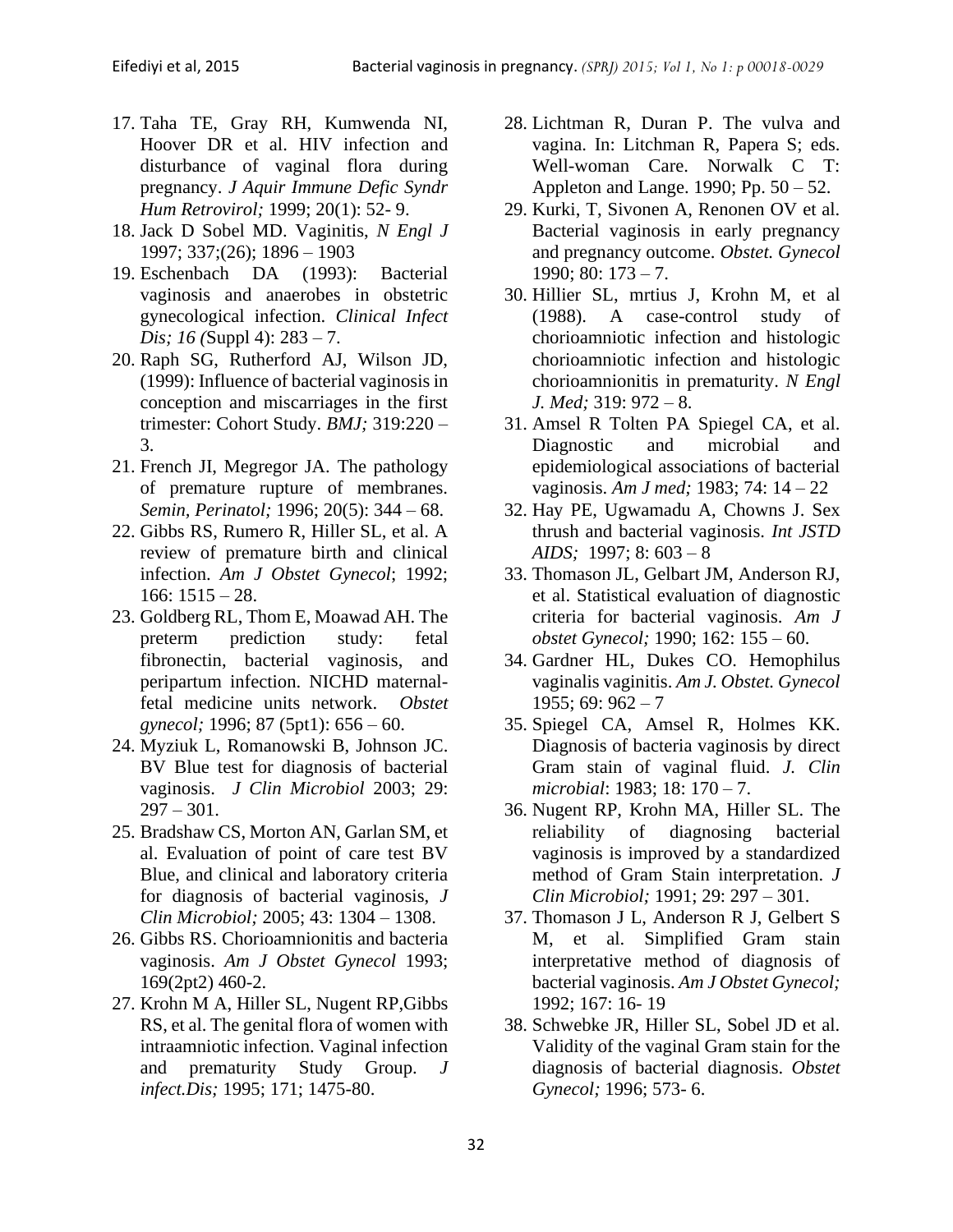- 39. Goepfert AR, Goldenberg RL, Andrew WW, et al. The Preterm Prediction Study: Association between cervical interleukin concentration and spontaneous preterm birth. National Institute of Child Health and Human Development Maternal-Fetal Medicine Units Network. *Am J Obstet Gynecol;* 2001; 184:483 – 8.
- 40. Femexam Testland pH and Amine Test. Santa Clara, CA: Litmus concept. Medical Automation system incorporated, 2000, accessed December 2015.

[http://www.pointofcare.net/vendors/litm](http://www.pointofcare.net/vendors/litmusconcepts.htm) [usconcepts.htm](http://www.pointofcare.net/vendors/litmusconcepts.htm)

- 41. Myziuk L, Romanowski B, Johnson JC. BV blue test for diagnosis of bacterial vaginosis. *J Clin Microbiol;* 2003;  $29:297 - 301.$
- 42. Bradshaw CS, Morton AN, Garlan SM, et al. Evaluation of point of care test, BV Blue and clinical laboratory Criteria for diagnosis of bacterial vaginosis. *J Clin Microbiol;* 2005; 43: 1304 – 1308.
- 43. Jatokari RM, Vaugghan EE, Ackermans AD, et al. Polymerase Chain Reaction and Denaturing gradient gel electrophoresis monitoring of fecal Bifidobacterium papilldin a prebiotic feeding trial, *Syl. Appl. Microbiol;* 2001; 24: 227 - 231.
- 44. Bridselden AM, Hillier JL. Evaluation of Affirmed VP microbial identification test for Gardnerella vaginalis and Trichomonas vaginalis *J Clin Microbial;* 1994; 32: 148 – 152.
- 45. Johanson ML, Quedanau M, Molin C, Ahre S. Ramdonly amplified polymorphic DNA for rapid typing of lactobacillus plantanum strains Leh. Aplli microbial; 1995; 21:155 – 159.
- 46. Fedricks DN, Fiedler TL, Thomas KK, Marrazzo JM. Target PCR for the detection of vaginal bacteria associated with BV. Journal of Clinical

microbiology. 2007; Vol 45 (10) 3270 – 3276.

- 47. Thomason JL, Gelbart SM james JA, Edwards JM, Hamilton PR. Is analysis of vaginal secretions for volatile organic acids to detect bacterial vaginosis of diafnostic value? Am J Obstet gynecol; 1988; 159: 1509 – 1511.
- 48. Centre for disease control and prevention. Guidelines for treatment of sexually transmitted diseases. MMWR Morb Mort Wkly rep 1998; 47:70 – 4.
- 49. American College of Obstetricians and Gynecologists. Bacterial vaginosis screening for prevention of preterm delivery. Committee opinion No. 198. Washington, DC. 1998.
- 50. McGregor JA, French JL, parker R, et al. Prevention of premature birth by screening and treatment for common genital tract infectious: results of a prospective controlled evaluation. *Am J Obstet Gynecol;* 1995; 173: 157 – 67.
- 51. Brocklehurst P. Hannah M, McDonald, Intervention for treating bacterial vaginosis in pregnancy (Cochrane Review). In: The Cochrane Library, 4, 2000. Oxford Update Software. Available at a state at a state at a state at a state at a state at a state at a state at a state at a state at  $\alpha$ <http://hiru.mcmaster.ca/cochrane>
- 52. Dunkelberg WE. Diagnosis of haemophilus vaginilis vaginitis by gram stained smear Am J Obstet Gynecol; 1965; 91: 998 – 1000.
- 53. Spiegel CA. Diagnosis of bacterial vaginosis by direct gram stain of vaginal fluid J Clin. Microb. 1983; 18:170 – 177.
- 54. Ledru S, Meda N, Fofana M, Solula G, Bazie AJ et al. Etiologic study of genitourinary infections in women of childbearing age in Bobo- Dioulasso, Burkina faso, Sex Transm Dis; 1996; 23:  $151 - 6.$
- 55. Costelo Daly C, Wangel AM, Hoffman IF, Canner JK. Validation of the WHO diagnostic algorithm and development of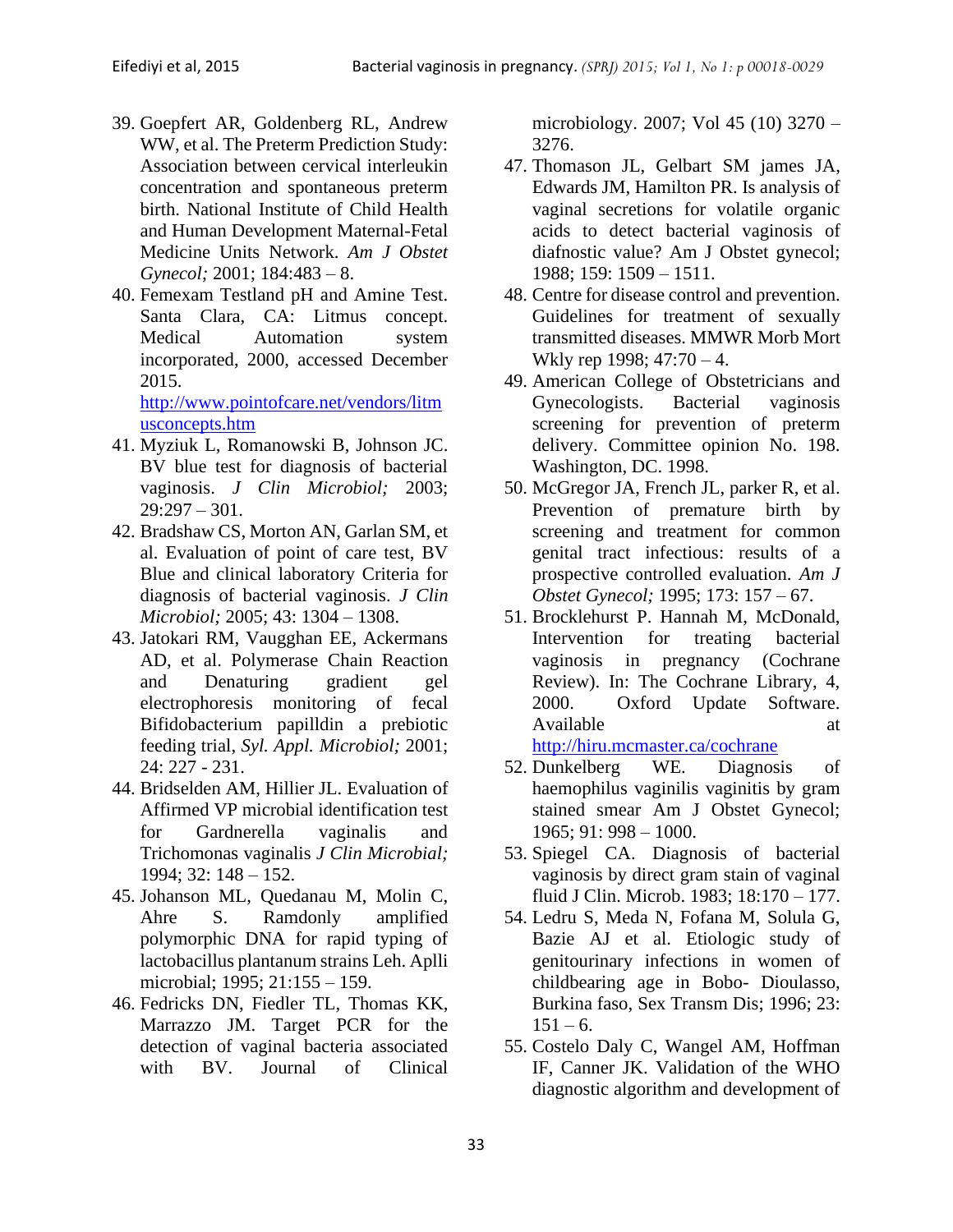alternative scoring system for the management of women presenting with vaginal discharge in Malawi. Sex Transm infect; 1998; 74:S50 – 8.

- 56. Mayaud P, Ka Gina G, Cornelissen J, ToddJ et al. Validation of a WHO algorithm with risk assessments for the clinical management of vaginal discharge in Mwanza, Tanzania. Sex Transm infet; 1998; 74: S 77 – 84.
- 57. Fonck K, Kidula N, Jaoko W, Estambale B, et al. Validity of the vaginal discharge algorithm among pregnant women in Nairobi, Kenya. Sex Transm Infect.; 2000; 76: 33 – 38.
- 58. Govender L, Hoosen AA, Moodley P, Sturm AW. Bacterial vaginosis and associated infection in pregnancy. *Int J, Gynecol Obstet;* 1996; 55: 23 – 8.
- 59. Thomas T, Choudhri S, Kaiuki C, Moses S. Identifying cervical infection among pregnant women in Nairobi, Kenya: Limitations of the risk – assessment, and symptom-based approaches. Ganitourin Med; 1996; 72: 334 – 338.
- 60. Sunday Adeoye I, Ogbonnaya LU, Ugwu J, Obinna JA. Bacterial vaginosis in antenatal patients in Abakaliki, Nigeria. Trop J Obstet Gynecol; 2006;  $23(2): 100 - 3.$
- 61. Adinnma JIB, Okwoli NR, Agbai U, et al. Prevalence of Gardnerella vaginalis in pregnant Nigeria women. Afr. J Reprod Health;  $2001$ ;  $5:50 - 5$ .
- 62. Konje JC, Otolorin EO, Ogunniyi JO, Obiesan KA, and Ladipo OA. The prevalence of Gardnerella vaginalis, trichomoniasis, and Candida albican in the cytology clinic at Ibadan – Nigeria. *Afr Med Med Sci:* 1991; 20: 29 – 34.
- 63. Area Kubi KA, Sakyi S, Yamaguchi S, Ofori – Adji. bacterial vaginosis, vandida albican, and trichomoniasis in antenatal ad gynaecological patients in Ghana. *Trop J Obstet Gynaecol;* 2005; 22 (2):  $108 - 112.$
- 64. Rajamanoharan S, Low N, Jones SB, Pozniak AL. Bacterial vaginosis, ethnicity and the use of genital cleaning agents: a case-control study. Sex Transm Dis; 1999; 26:404 – 9.
- 65. Holzman C, Leventhal JM, Qiu H, Jones NM. Factors linked to bacterial vaginosis in non-pregnant women *Am J Public Health;* 2002; 91:1664 – 70.
- 66. Hart G. Factors associated with Trichonmoniasis, candidiasis and bacterial vaginosis *Int J STD AIDS;* 1993;  $4:21 - 5$ .
- 67. Schwebke JR, Richey CM, Weiss HL. Correlation of sexual bgaviour with microbiological changes in vaginal flora. *J Infect. Dis.;* 1999; 180:1632 – 6.
- 68. Rotimi VO, Yakubu Z, Abudu OO, Banjo TO. Direct gram stain of vaginal discharge as a means of diagnosing bacterial vaginosis *J Med Microbiol;*   $1991$ ;  $35(2)$ :  $103 - 6$ .
- 69. Hillier SL, Krohn MA, Klebanoff SJ, Eschenbach DA. The relationship of hydrogen peroxide – producing lactobacilli to bacterial vaginosis and genital microflora in pregnant women. *Obstet Gynecol.* 1992; 79: 369 – 373.
- 70. Klebanoff SJ, Coombs RW. Viricidal effect of lactobacillus acidophilus on human immunodeficiency virus type 1: possible role in heterosexual transmission. *J Exp Med.* 1991; 174: 289 – 292. Doi: 10. 1084/jem. 174.1.289.
- 71. Boskey ER, Telsch KM, Whaley KJ, Moench TR, Cone RA, Acid production by vaginal flora in vitro is consistent with the rate and extent of vaginal acidification. *Infect Immun.* 1999; 67: 5170 – 5175.
- 72. Reid G. Probiotic agents to protect the urogenital tract against infection. *Am J Clin Nutr.* 2001; 73: 437S – 443S.
- 73. Caucci S, Scrimin F, Caccone S, Monte R et al (1996): Specific immune response against Gardneralla vaginalis haemolysin